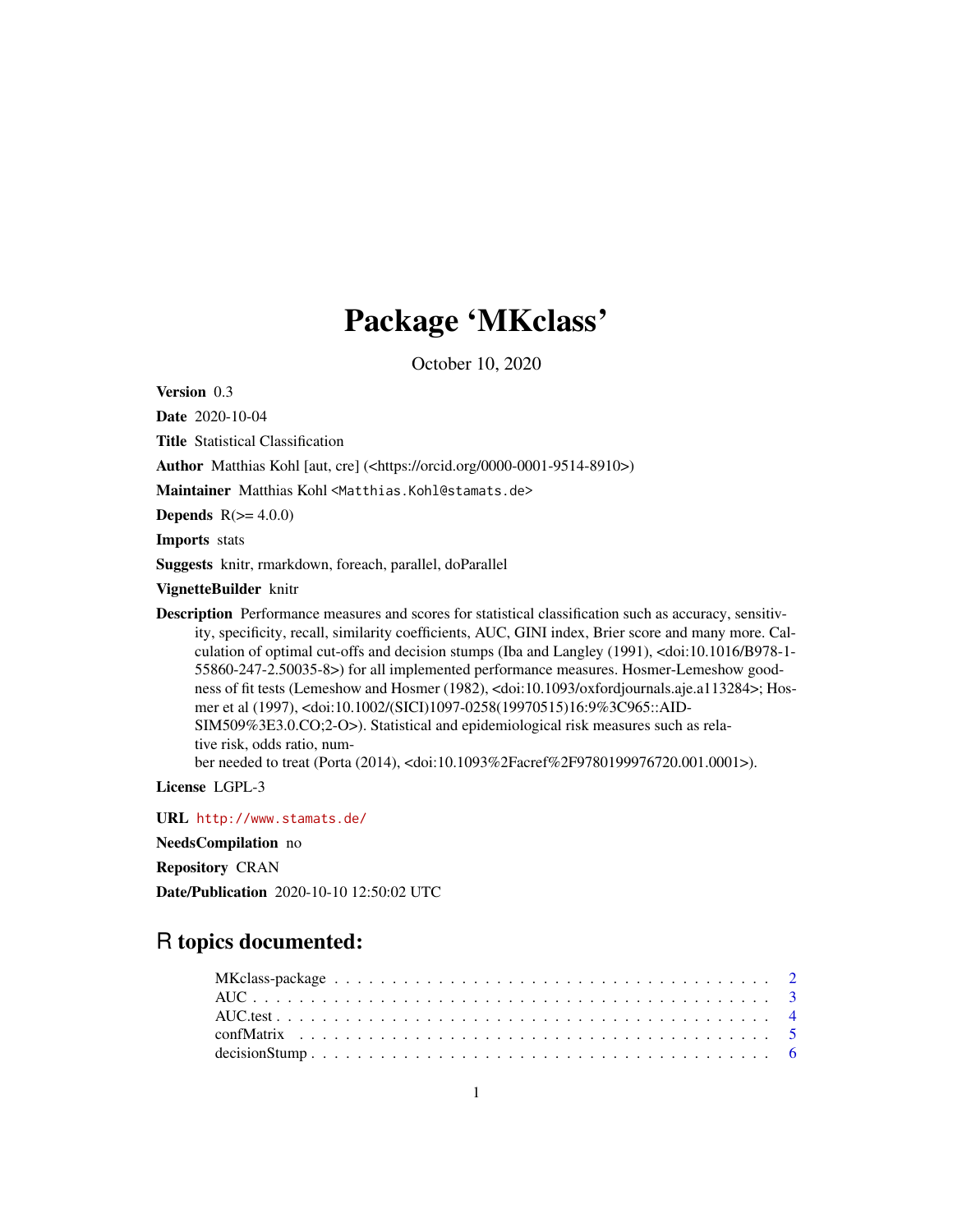## <span id="page-1-0"></span>2 MKclass-package

| Index |  |
|-------|--|
|       |  |
|       |  |
|       |  |
|       |  |
|       |  |
|       |  |
|       |  |
|       |  |
|       |  |

MKclass-package *Statistical Classification.*

#### Description

Performance measures and scores for statistical classification such as accuracy, sensitivity, specificity, recall, similarity coefficients, AUC, GINI index, Brier score and many more. Calculation of optimal cut-offs and decision stumps (Iba and Langley (1991), <doi:10.1016/B978-1-55860-247- 2.50035-8>) for all implemented performance measures. Hosmer-Lemeshow goodness of fit tests (Lemeshow and Hosmer (1982), <doi:10.1093/oxfordjournals.aje.a113284>; Hosmer et al (1997), <doi:10.1002/(SICI)1097-0258(19970515)16:9%3C965::AID-SIM509%3E3.0.CO;2-O>). Statistical and epidemiological risk measures such as relative risk, odds ratio, number needed to treat (Porta (2014), <doi:10.1093%2Facref%2F9780199976720.001.0001>).

## Details

| Package:  | <b>MKclass</b>                                  |
|-----------|-------------------------------------------------|
| Type:     | Package                                         |
| Version:  | 0.4                                             |
| Date:     | 2020-10-03                                      |
| Depends:  | $R(>= 4.0.0)$                                   |
| Imports:  | stats                                           |
| Suggests: | knitr, rmarkdown, foreach, parallel, doParallel |
| License:  | $L$ GPL-3                                       |
| URL:      | http://www.stamats.de/                          |

library(MKclass)

#### Author(s)

Matthias Kohl <http://www.stamats.de>

Maintainer: Matthias Kohl <matthias.kohl@stamats.de>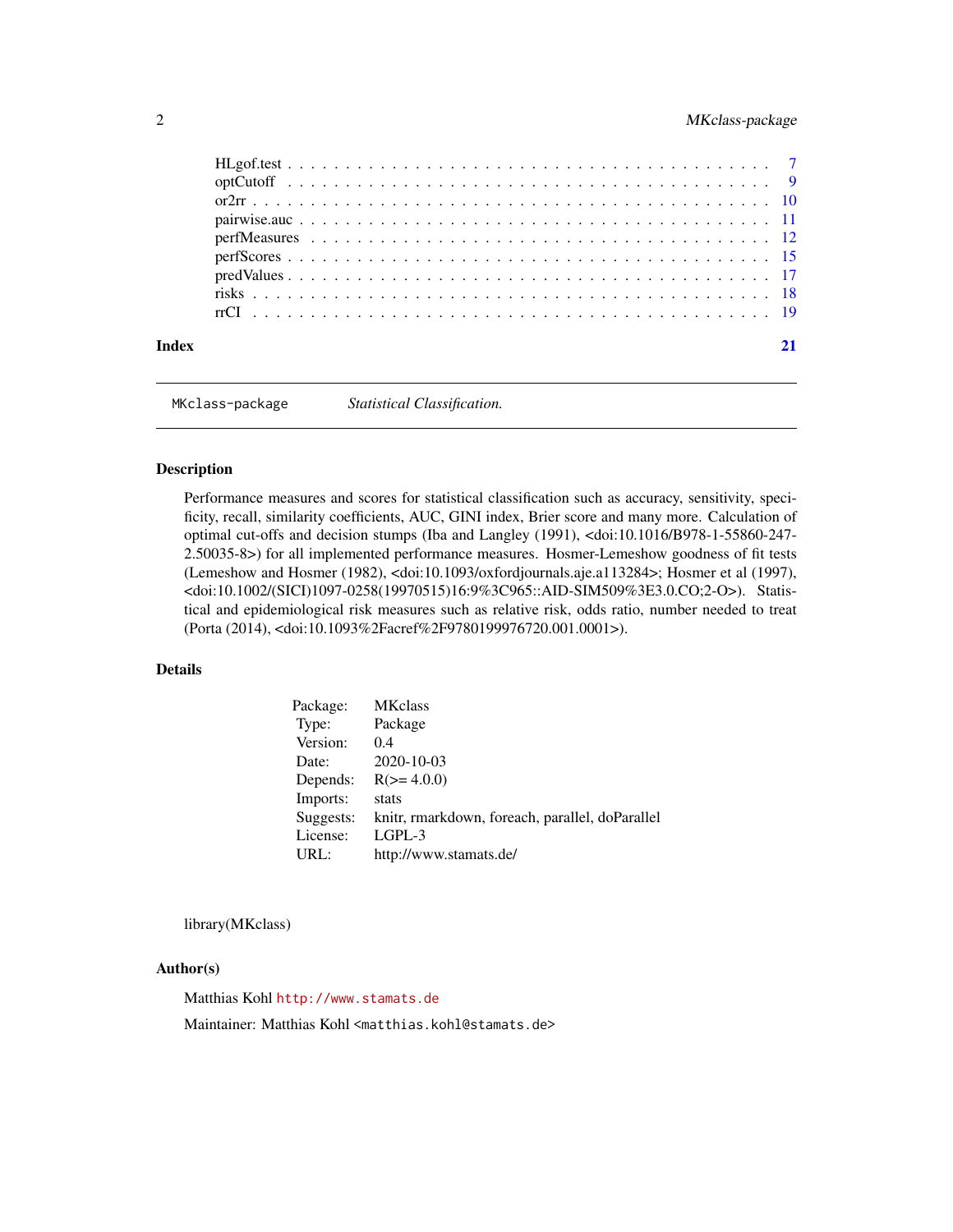<span id="page-2-1"></span><span id="page-2-0"></span>

## Description

The function computes AUC.

## Usage

 $AUC(x, y, group, switchAUC = TRUE)$ 

## Arguments

| x         | numeric vector.                                        |
|-----------|--------------------------------------------------------|
| v         | numeric vector. If missing, group has to be specified. |
| group     | grouping vector or factor.                             |
| switchAUC | logical value. Switch AUC; see Details section.        |

## Details

The function computes the area under the receiver operating characteristic curve (AUC under ROC curve).

If AUC < 0.5, a warning is printed and 1-AUC is returned. This behaviour can be suppressed by using switchAUC = FALSE

The implementation uses the connection of AUC to the Wilcoxon rank sum test; see Hanley and McNeil (1982).

## Value

AUC value.

## Author(s)

Matthias Kohl <Matthias.Kohl@stamats.de>

#### References

J. A. Hanley and B. J. McNeil (1982). The meaning and use of the area under a receiver operating characteristic (ROC) curve. *Radiology*, 143, 29-36.

## Examples

```
set.seed(13)
x <- rnorm(100) ## assumed as log2-data
g \le - sample(1:2, 100, replace = TRUE)
AUC(x, group = g)## avoid switching AUC
AUC(x, group = g, switchAUC = FALSE)
```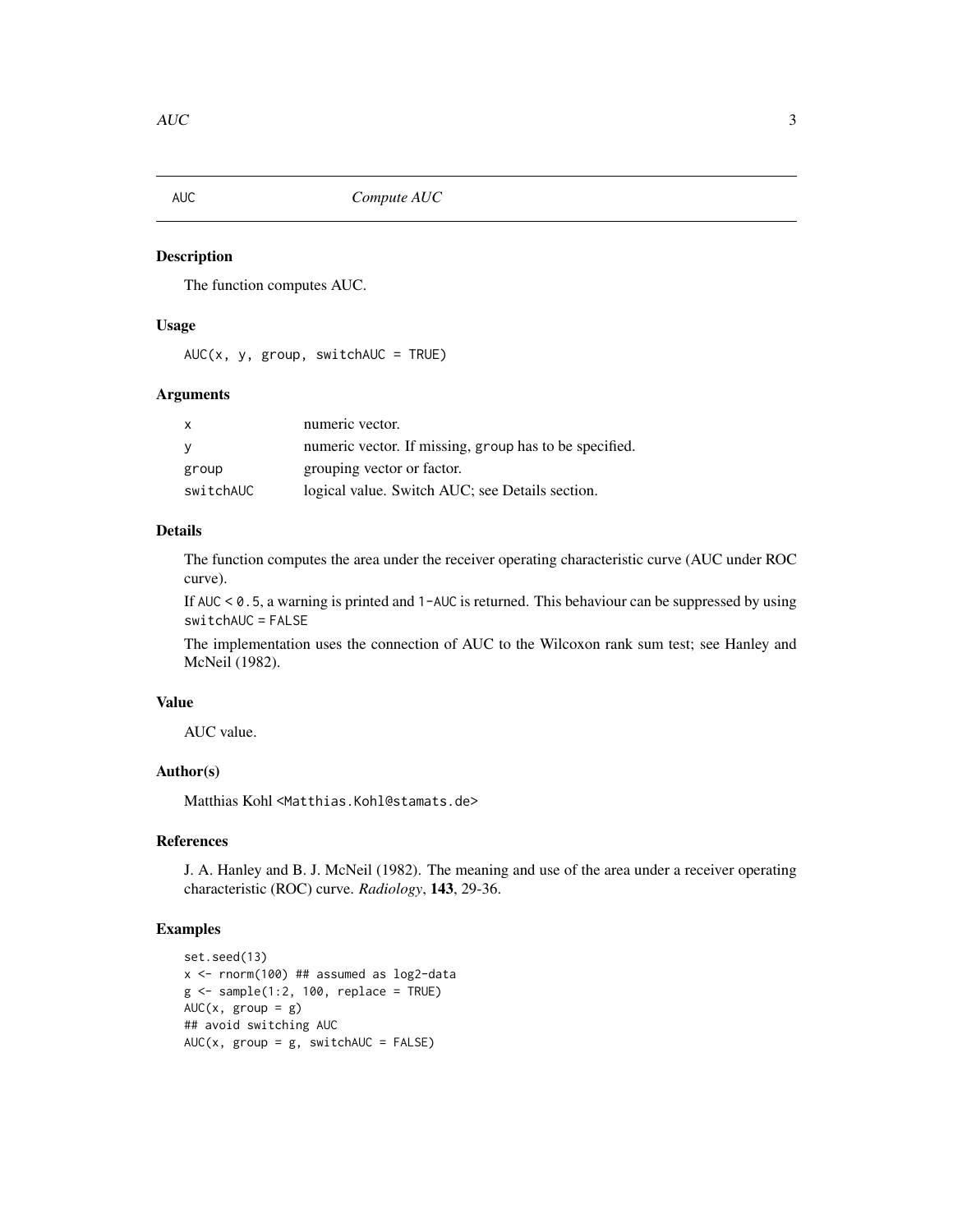<span id="page-3-0"></span>AUC.test *AUC-Test*

## Description

Performs tests for one and two AUCs.

## Usage

```
AUC.test(pred1, lab1, pred2, lab2, conf.level = 0.95, paired = FALSE)
```
## Arguments

| pred1             | numeric vector.                      |
|-------------------|--------------------------------------|
| 1ab1              | grouping vector or factor for pred.  |
| pred <sub>2</sub> | numeric vector.                      |
| 1ab2              | grouping vector or factor for pred2. |
| conf.level        | confidence level of the interval.    |
| paired            | not yet implemented.                 |

## Details

If pred2 and lab2 are missing, the AUC for pred1 and lab1 is tested using the Wilcoxon signed rank test; see [wilcox.test](#page-0-0).

If pred1 and lab1 as well as pred2 and lab2 are specified, the Hanley and McNeil test (cf. Hanley and McNeil (1982)) is computed.

#### Value

A list with AUC, SE and confidence interval as well as the corresponding test result.

#### Author(s)

Matthias Kohl <Matthias.Kohl@stamats.de>

## References

J. A. Hanley and B. J. McNeil (1982). The meaning and use of the area under a receiver operating characteristic (ROC) curve. *Radiology*, 143, 29-36.

## See Also

[wilcox.test](#page-0-0), [AUC](#page-2-1)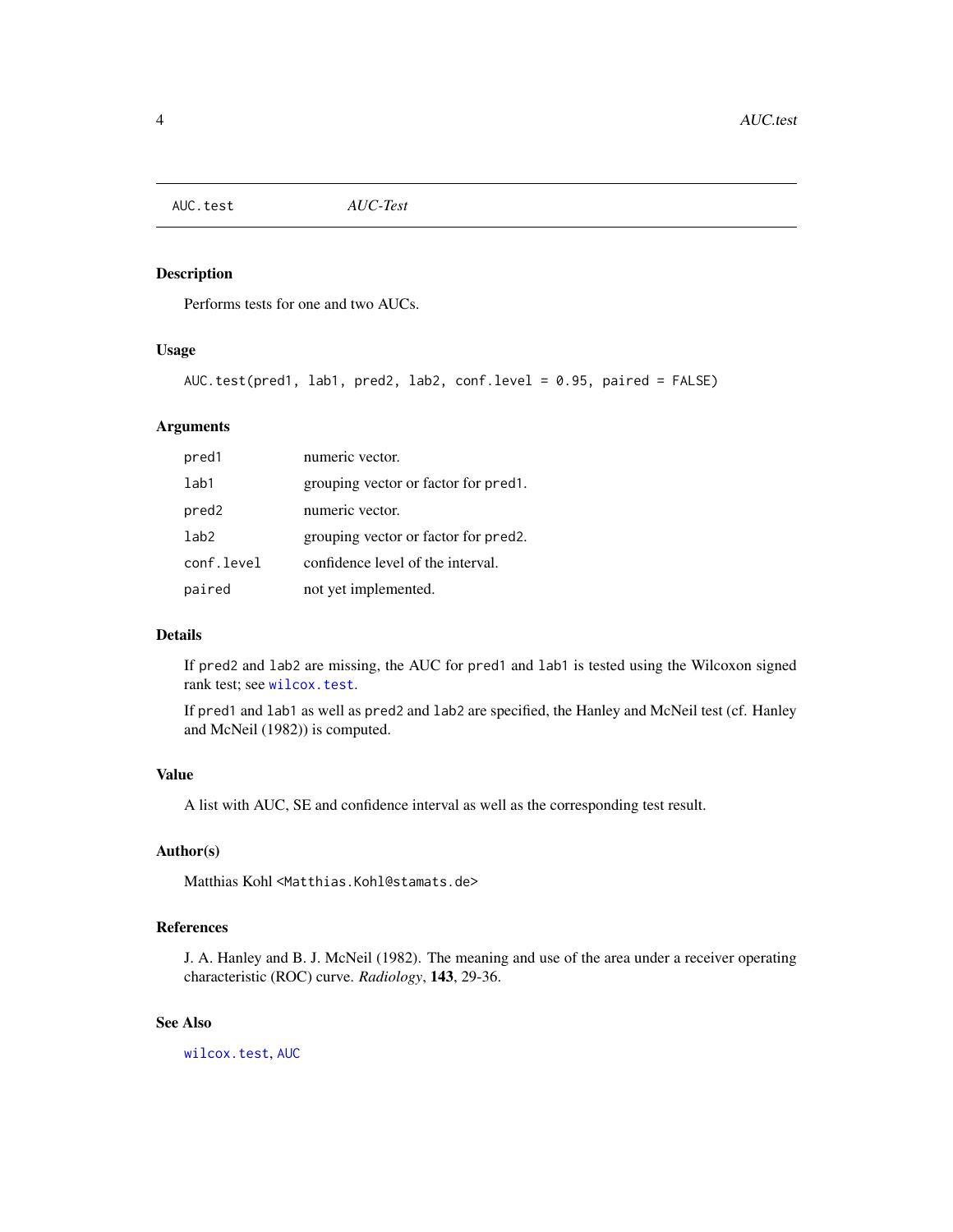#### <span id="page-4-0"></span>confMatrix 5

## Examples

```
set.seed(13)
x <- rnorm(100) ## assumed as log2-data
g \leftarrow sample(1:2, 100, replace = TRUE)
AUC.test(x, g)
y <- rnorm(100) ## assumed as log2-data
h \le - sample(1:2, 100, replace = TRUE)
AUC.test(x, g, y, h)
```
<span id="page-4-1"></span>confMatrix *Compute Confusion Matrix*

## Description

The function computes the confusion matrix of a binary classification.

#### Usage

```
confMatrix(pred, pred.group, truth, namePos, cutoff = 0.5, relative = TRUE)
```
#### Arguments

| pred       | numeric values that shall be used for classification; e.g. probabilities to belong<br>to the positive group.                                       |
|------------|----------------------------------------------------------------------------------------------------------------------------------------------------|
| pred.group | vector or factor including the predicted group. If missing, pred.group is com-<br>puted from pred, where pred >= cutoff is classified as positive. |
| truth      | true grouping vector or factor.                                                                                                                    |
| namePos    | value representing the positive group.                                                                                                             |
| cutoff     | cutoff value used for classification.                                                                                                              |
| relative   | logical: absolute and relative values.                                                                                                             |

#### Details

The function computes the confusion matrix of a binary classification consisting of the number of true positive (TP), false negative (FN), false positive (FP) and true negative (TN) predictions.

In addition, their relative counterparts true positive rate (TPR), false negative rate (FNR), false positive rate (FPR) and true negative rate (TNR) can be computed.

## Value

matrix or list of matrices with respective numbers of true and false predictions.

#### Author(s)

Matthias Kohl <Matthias.Kohl@stamats.de>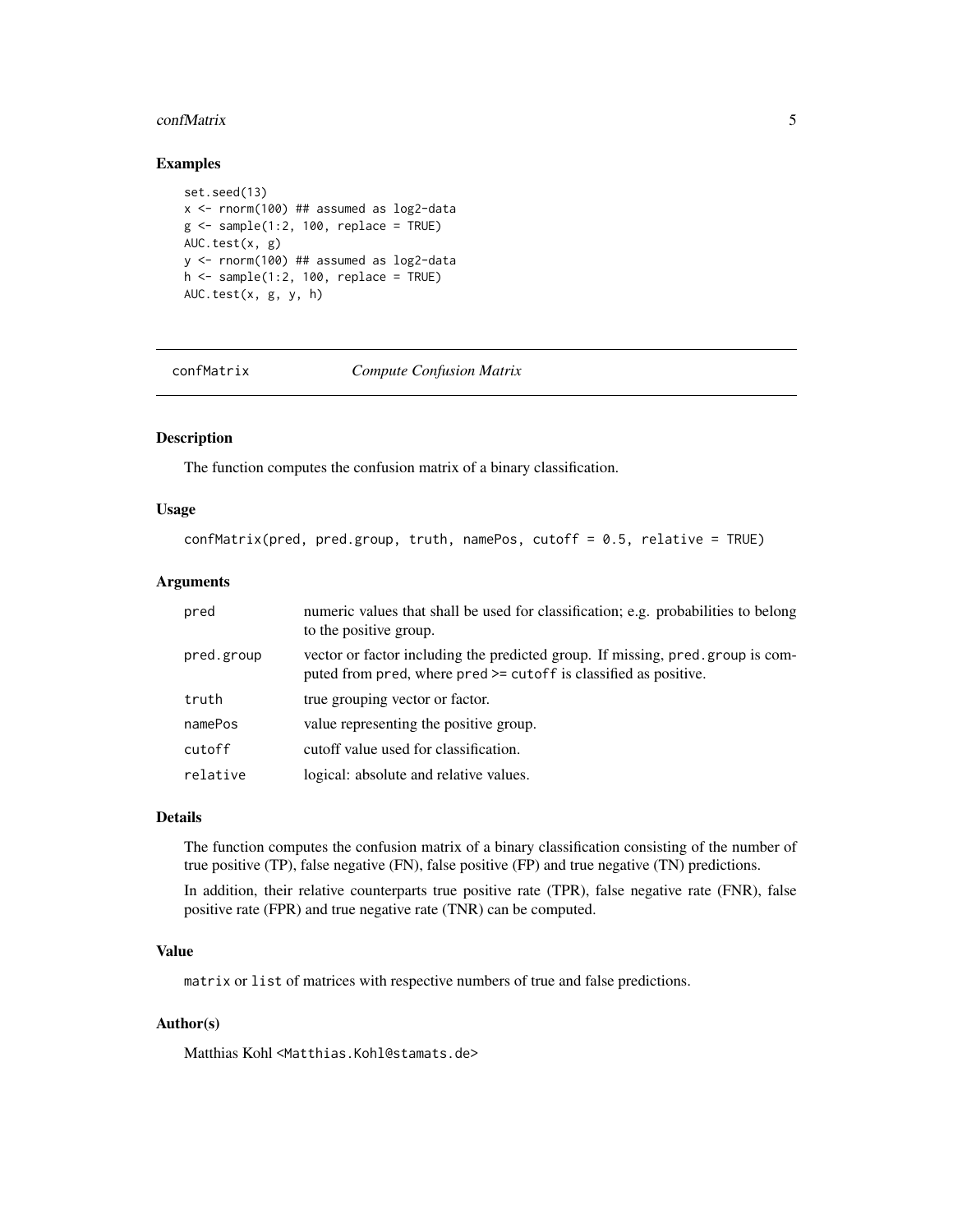#### <span id="page-5-0"></span>References

Wikipedia contributors. (2019, July 18). Confusion matrix. In Wikipedia, The Free Encyclopedia. Retrieved 06:00, August 21, 2019, from https://en.wikipedia.org/w/index.php?title=Confusion\_matrix&oldid=906886050

#### Examples

```
## example from dataset infert
fit \leq glm(case \sim spontaneous+induced, data = infert, family = binomial())
pred <- predict(fit, type = "response")
## with group numbers
confMatrix(pred, truth = infert$case, namePos = 1)
## with group names
my.case <- factor(infert$case, labels = c("control", "case"))
confMatrix(pred, truth = my.case, namePos = "case")
## on the scale of the linear predictors
pred2 <- predict(fit)
confMatrix(pred2, truth = infertcase, namePos = 1, cutoff = 0)
## only absolute numbers
confMatrix(pred, truth = infert$case, namePos = 1, relative = FALSE)
```
decisionStump *Compute Decision Stumps*

#### Description

The function computes a decision stump for binary classification also known as 1-level decision tree or 1-rule.

#### Usage

```
decisionStump(pred, truth, namePos, perfMeasure = "YJS",
         MAX = TRUE, parallel = FALSE, roores, delta = 0.01, ...)
```
#### Arguments

| pred        | numeric values that shall be used for classification; e.g. probabilities to belong<br>to the positive group. |
|-------------|--------------------------------------------------------------------------------------------------------------|
| truth       | true grouping vector or factor.                                                                              |
| namePos     | value representing the positive group.                                                                       |
| perfMeasure | a single performance measure computed by function perfmeasure.                                               |
| MAX         | logical value. Whether to maximize or minimize the performacne measure.                                      |
| parallel    | logical value. If TRUE packages for each and do Parallel are used to parallelize<br>the computations.        |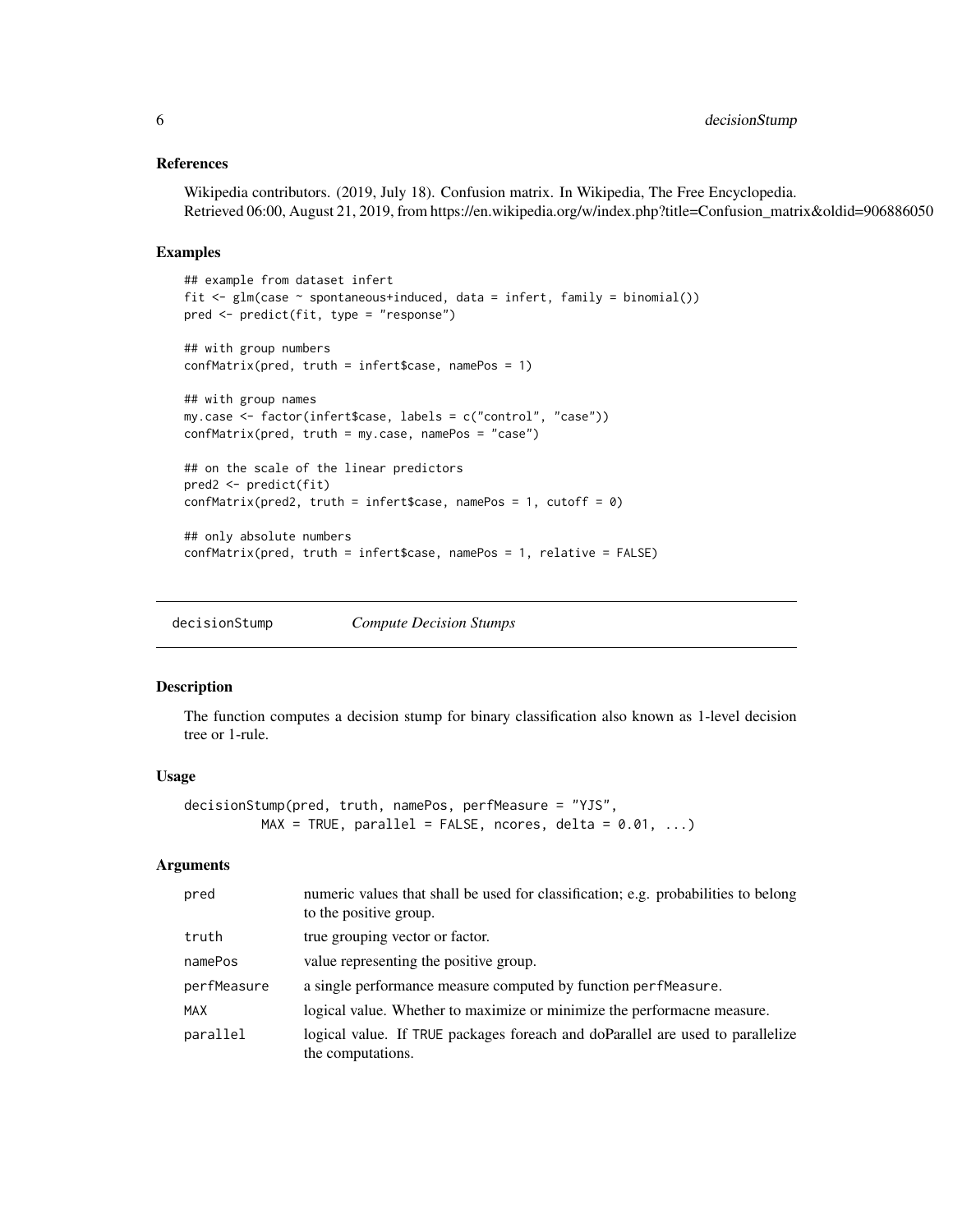## <span id="page-6-0"></span>HLgof.test 7

| ncores                  | integer value, number of cores that shall be used to parallelize the computations.                                   |
|-------------------------|----------------------------------------------------------------------------------------------------------------------|
| delta                   | numeric value for setting up grid for optimization; start is minimum of pred-delta,<br>end is maximum of pred+delta. |
| $\cdot$ $\cdot$ $\cdot$ | further arguments passed to function pref Measures.                                                                  |

## Details

The function is able to compute a decision stump for various performance measures, all performance measures that are implemented in function perfMeasures. Of course, for several of them the computation is not really usefull such as sensitivity or specificity where one will get trivial decision rules.

#### Value

Object of class decisionStump.

## Author(s)

Matthias Kohl <Matthias.Kohl@stamats.de>

#### References

W. Iba and P. Langley (1992). Induction of One-Level Decision Trees. In: *Machine Learning Proceedings 1992*, pages 233-240. URL: https://doi.org/10.1016/B978-1-55860-247-2.50035-8

R.C. Holte (1993). Very simple classification rules perform well on most commonly used datasets. In: *Machine Learning*, pages 63-91. URL: https://citeseerx.ist.psu.edu/viewdoc/summary?doi=10.1.1.67.2711

#### Examples

```
## example from dataset infert
fit \leq glm(case \sim spontaneous+induced, data = infert, family = binomial())
pred <- predict(fit, type = "response")
res <- decisionStump(pred, truth = infert$case, namePos = 1)
predict(res, newdata = seq(from = 0, to = 1, by = 0.1))
```
HLgof.test *Hosmer-Lemeshow goodness of fit tests.*

#### Description

The function computes Hosmer-Lemeshow goodness of fit tests for C and H statistic as well as the le Cessie-van Houwelingen-Copas-Hosmer unweighted sum of squares test for global goodness of fit.

#### Usage

```
HLgof.test(fit, obs, ngr = 10, X, verbose = FALSE)
```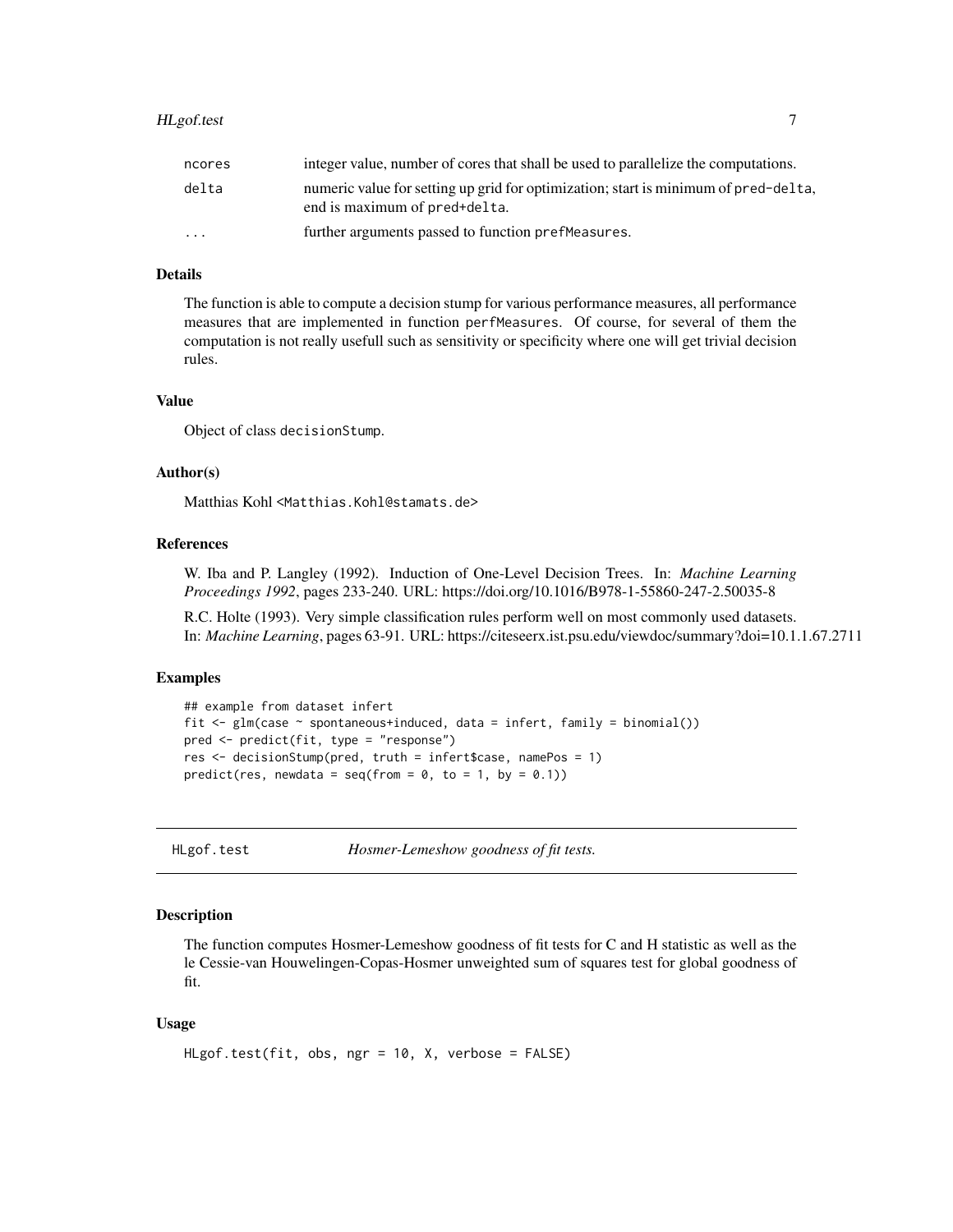#### <span id="page-7-0"></span>**Arguments**

| fit     | numeric vector with fitted probabilities.                                                |
|---------|------------------------------------------------------------------------------------------|
| obs     | numeric vector with observed values.                                                     |
| ngr     | number of groups for C and H statistic.                                                  |
| X       | covariate (s) for le Cessie-van Houwelingen-Copas-Hosmer global goodness of<br>fit test. |
| verbose | logical, print intermediate results.                                                     |

## Details

Hosmer-Lemeshow goodness of fit tests are computed; see Lemeshow and Hosmer (1982).

If X is specified, the le Cessie-van Houwelingen-Copas-Hosmer unweighted sum of squares test for global goodness of fit is additionally determined; see Hosmer et al. (1997). A more general version of this test is implemented in function [residuals.lrm](#page-0-0) in package rms.

## Value

A list of test results.

#### Author(s)

Matthias Kohl <Matthias.Kohl@stamats.de>

#### References

S. Lemeshow and D.W. Hosmer (1982). A review of goodness of fit statistics for use in the development of logistic regression models. *American Journal of Epidemiology*, 115(1), 92-106.

D.W. Hosmer, T. Hosmer, S. le Cessie, S. Lemeshow (1997). A comparison of goodness-of-fit tests for the logistic regression model. *Statistics in Medicine*, 16, 965-980.

## See Also

[residuals.lrm](#page-0-0)

### Examples

```
set.seed(111)
x1 \leftarrow factor(sample(1:3, 50, replace = TRUE))
x2 \le- rnorm(50)
obs < - sample(c(0,1), 50, replace = TRUE)fit \leq glm(obs \sim x1+x2, family = binomial)
HLgof.test(fit = fitted(fit), obs = obs)
HLgof.test(fit = fitted(fit), obs = obs, X = model.matrix(obs ~ x1+x2))
```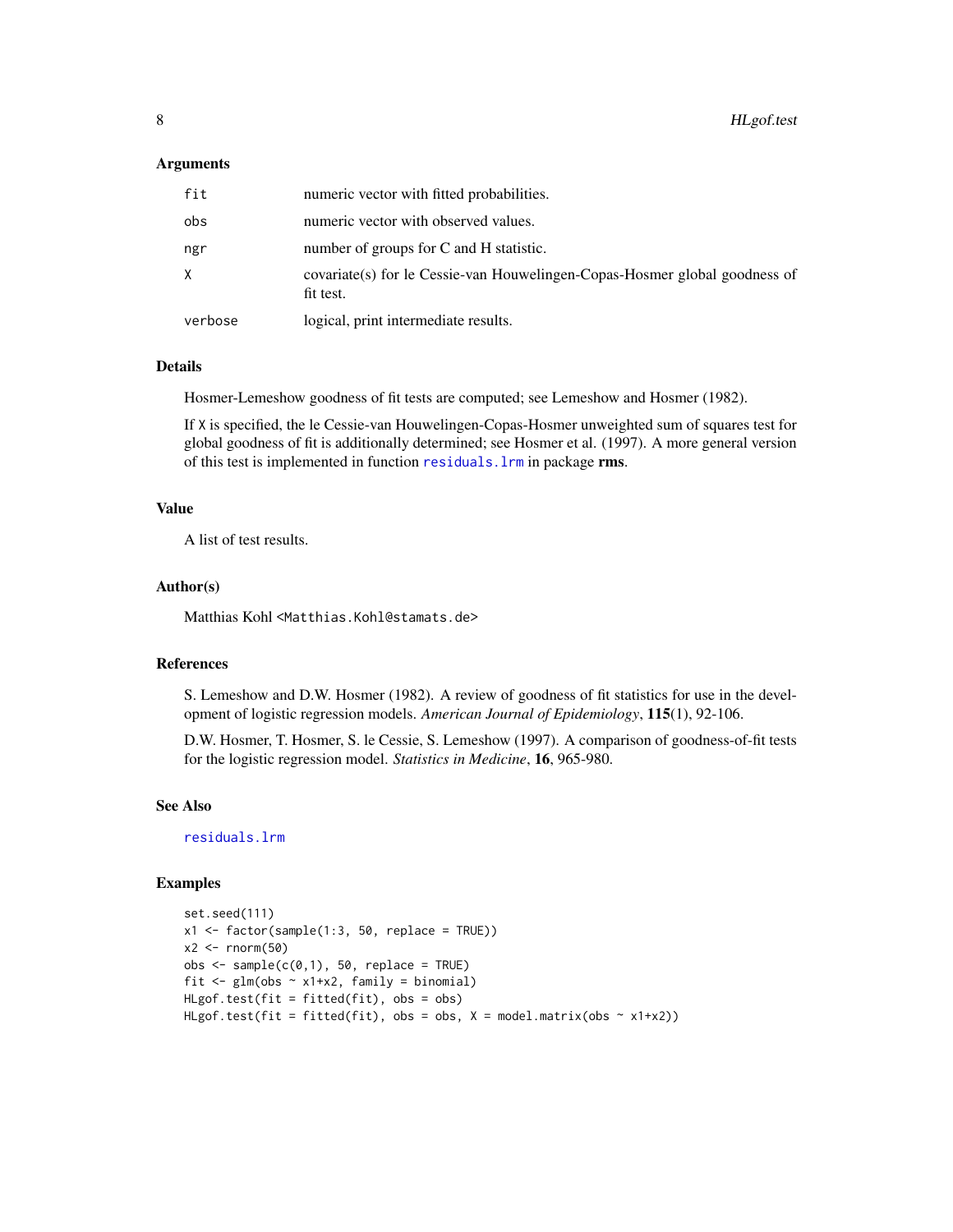<span id="page-8-0"></span>

## Description

The function computes the optimal cutoff for various performance weasures for binary classification.

#### Usage

```
optCutoff(pred, truth, namePos, perfMeasure = "YJS",
         MAX = TRUE, parallel = FALSE, roores, delta = 0.01, ...)
```
## Arguments

| numeric values that shall be used for classification; e.g. probabilities to belong<br>to the positive group.         |
|----------------------------------------------------------------------------------------------------------------------|
| true grouping vector or factor.                                                                                      |
| value representing the positive group.                                                                               |
| a single performance measure computed by function perfmeasure.                                                       |
| logical value. Whether to maximize or minimize the performacne measure.                                              |
| logical value. If TRUE packages for each and do Parallel are used to parallelize<br>the computations.                |
| integer value, number of cores that shall be used to parallelize the computations.                                   |
| numeric value for setting up grid for optimization; start is minimum of pred-delta,<br>end is maximum of pred+delta. |
| further arguments passed to function prefMeasures.                                                                   |
|                                                                                                                      |

## Details

The function is able to compute the optimal cutoff for various performance measures, all performance measures that are implemented in function perfMeasures. Of course, for several of them the computation is not really usefull such as sensitivity or specificity where one will get trivial cutoffs.

## Value

Optimal cutoff and value of the optimized performance measure based on a simple grid search.

#### Author(s)

Matthias Kohl <Matthias.Kohl@stamats.de>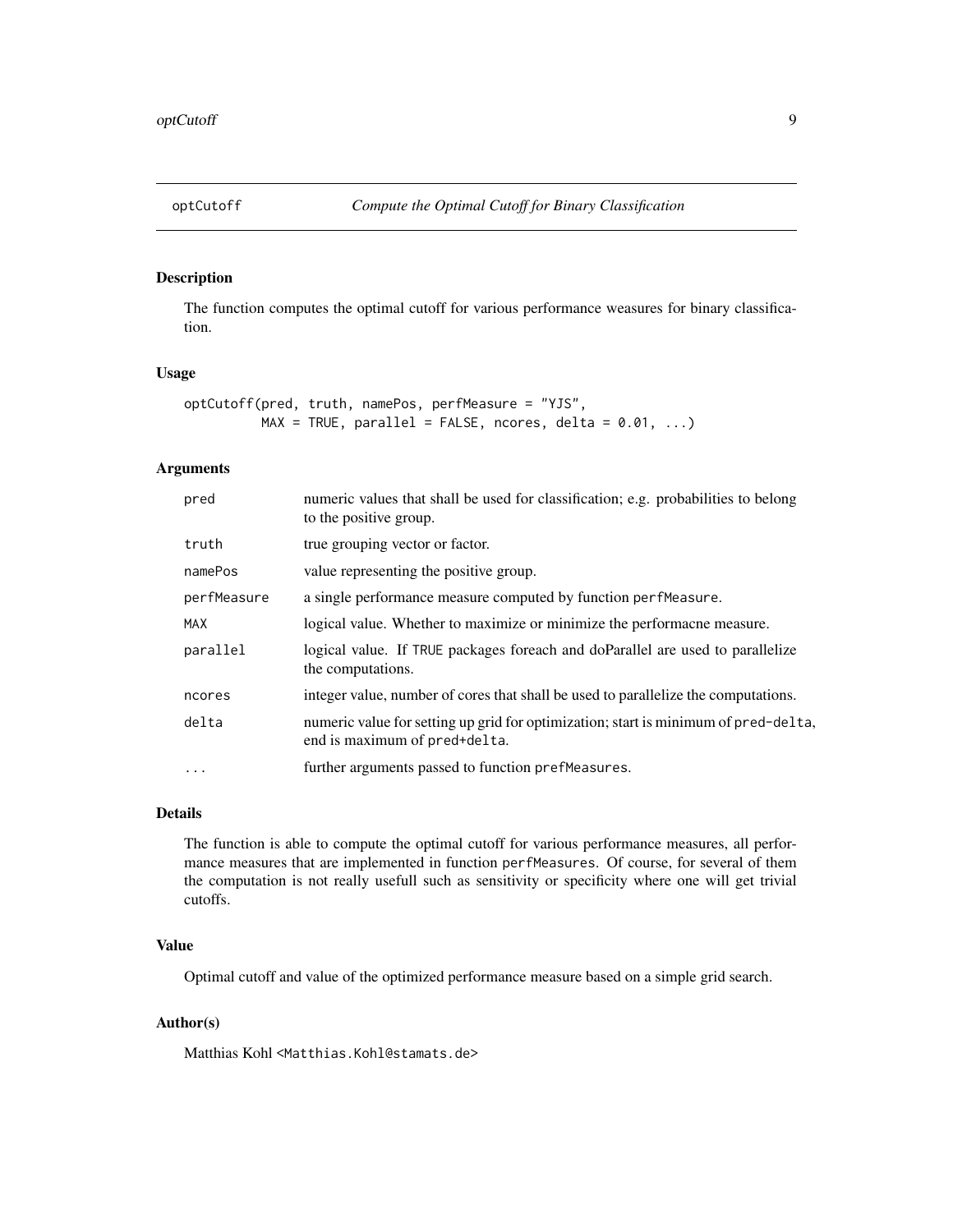#### Examples

```
## example from dataset infert
fit <- glm(case ~ spontaneous+induced, data = infert, family = binomial())
pred <- predict(fit, type = "response")
optCutoff(pred, truth = infert$case, namePos = 1)
```
#### or2rr *Transform OR to RR*

#### Description

The function transforms a given odds-ratio (OR) to the respective relative risk (RR).

#### Usage

or2rr(or, p0, p1)

#### Arguments

| or | numeric vector: OR (odds-ratio).                                                               |
|----|------------------------------------------------------------------------------------------------|
| p0 | numeric vector of length 1: incidence of the outcome of interest in the nonex-<br>posed group. |
| p1 | numeric vector of length 1: incidence of the outcome of interest in the exposed<br>group.      |

#### Details

The function transforms a given odds-ratio (OR) to the respective relative risk (RR). It can also be used to transform the limits of confidence intervals.

The formulas can be derived by combining the formulas for RR and OR; see also Zhang and Yu (1998).

#### Value

relative risk.

## Author(s)

Matthias Kohl <Matthias.Kohl@stamats.de>

## References

Zhang, J. and Yu, K. F. (1998). What's the relative risk? A method of correcting the odds ratio in cohort studies of common outcomes. *JAMA*, 280(19):1690-1691.

<span id="page-9-0"></span>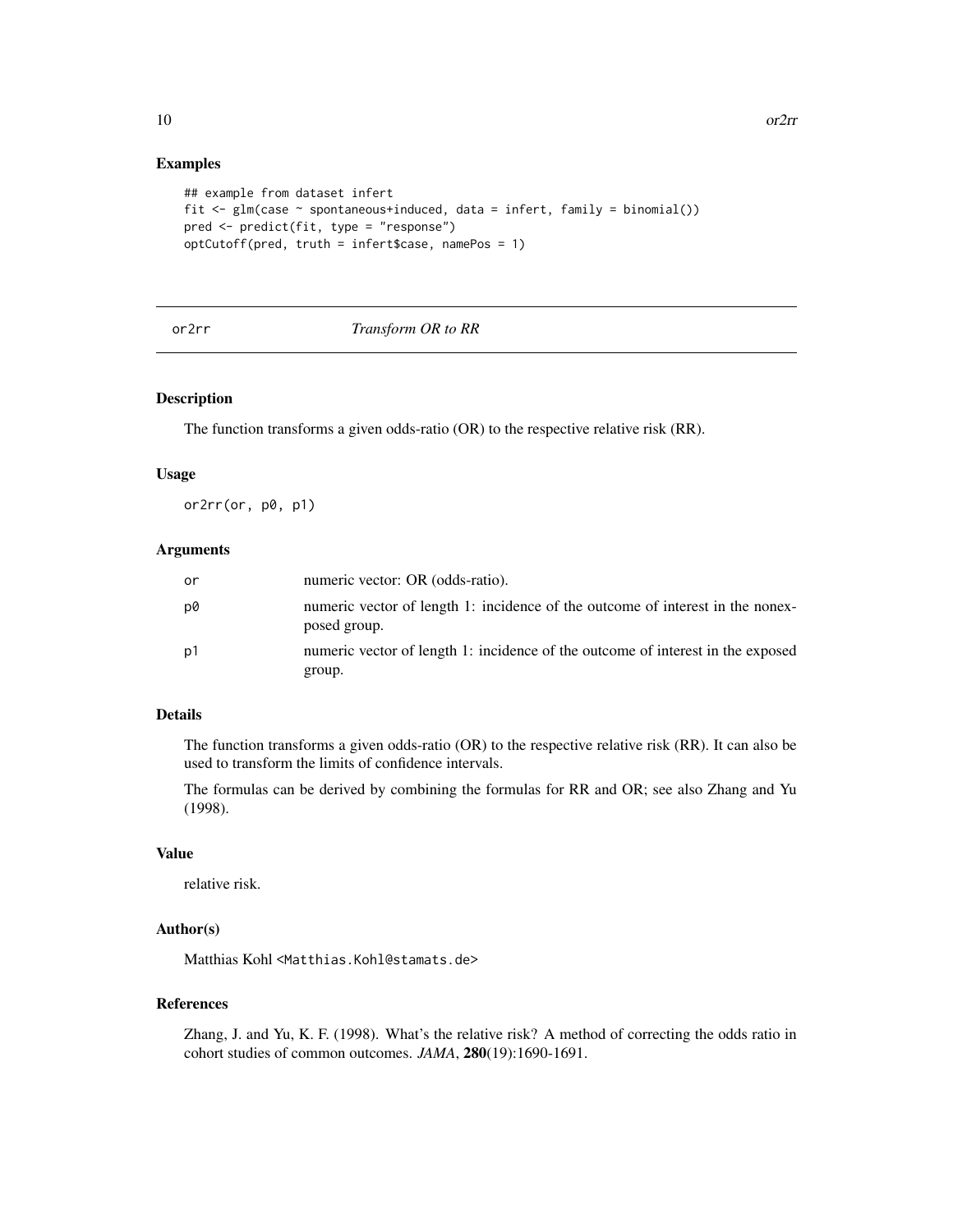## <span id="page-10-0"></span>pairwise.auc 11

#### Examples

```
## We use data from Zhang and Yu (1998)
## OR to RR using OR and p0
or2rr(14.1, 0.05)
## compute p1
or2rr(14.1, 0.05)*0.05
## OR to RR using OR and p1
or2rr(14.1, p1 = 0.426)## OR and 95% confidence interval
or2rr(c(14.1, 7.8, 27.5), 0.05)
## Logistic OR and 95% confidence interval
logisticOR <- rbind(c(14.1, 7.8, 27.5),
                    c(8.7, 5.5, 14.3),
                    c(27.4, 17.2, 45.8),
                    c(4.5, 2.7, 7.8),
                    c(0.25, 0.17, 0.37),
                    c(0.09, 0.05, 0.14))
colnames(logisticOR) <- c("OR", "2.5%", "97.5%")
rownames(logisticOR) <- c("7.4", "4.2", "3.0", "2.0", "0.37", "0.14")
logisticOR
## p0
p0 <- c(0.05, 0.12, 0.32, 0.27, 0.40, 0.40)
## Compute corrected RR
## helper function
or2rr.mat <- function(or, p0){
  res \leq -\text{matrix}(NA, nrow = nrow(or), ncol = ncol(or))for(i in seq_len(nrow(or)))
   res[i, ] \leftarrow or2rr(or[i,], p0[i])dimnames(res) <- dimnames(or)
  res
}
RR <- or2rr.mat(logisticOR, p0)
round(RR, 2)
## Results are not completely identical to Zhang and Yu (1998)
## what probably is caused by the fact that the logistic OR values
## provided in the table are rounded and are not exact values.
```
pairwise.auc *Compute pairwise AUCs*

#### Description

The function computes pairwise AUCs.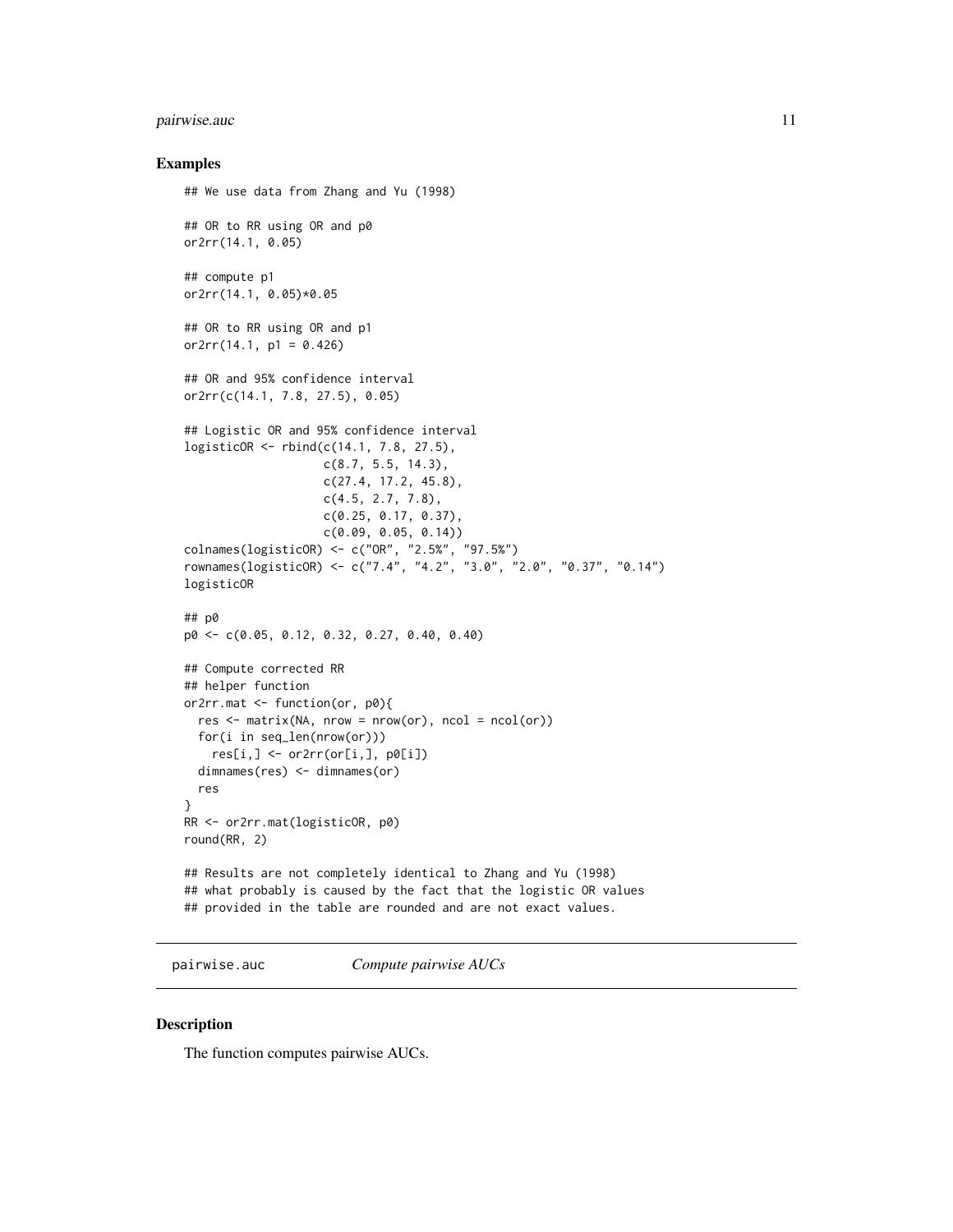#### Usage

pairwise.auc(x, g)

#### Arguments

| х | numeric vector.           |
|---|---------------------------|
| g | grouping vector or factor |

## Details

The function computes pairwise areas under the receiver operating characteristic curves (AUC under ROC curves) using function [AUC](#page-2-1).

The implementation is in certain aspects analogously to [pairwise.t.test](#page-0-0).

#### Value

Vector with pairwise AUCs.

#### Author(s)

Matthias Kohl <Matthias.Kohl@stamats.de>

## See Also

[AUC](#page-2-1), [pairwise.t.test](#page-0-0)

#### Examples

```
set.seed(13)
x < - rnorm(100)
g \leftarrow factor(sample(1:4, 100, replace = TRUE))levels(g) \leq c("a", "b", "c", "d")pairwise.auc(x, g)
```

```
perfMeasures Compute Performance Measures or Binary Classification
```
#### Description

The function computes various performance measures for binary classification.

#### Usage

```
perfMeasures(pred, pred.group, truth, namePos, cutoff = 0.5,
            weight = 0.5, wACC = weight, wLR = weight,
            wPV = weight, beta = 1, measures = "all")
```
<span id="page-11-0"></span>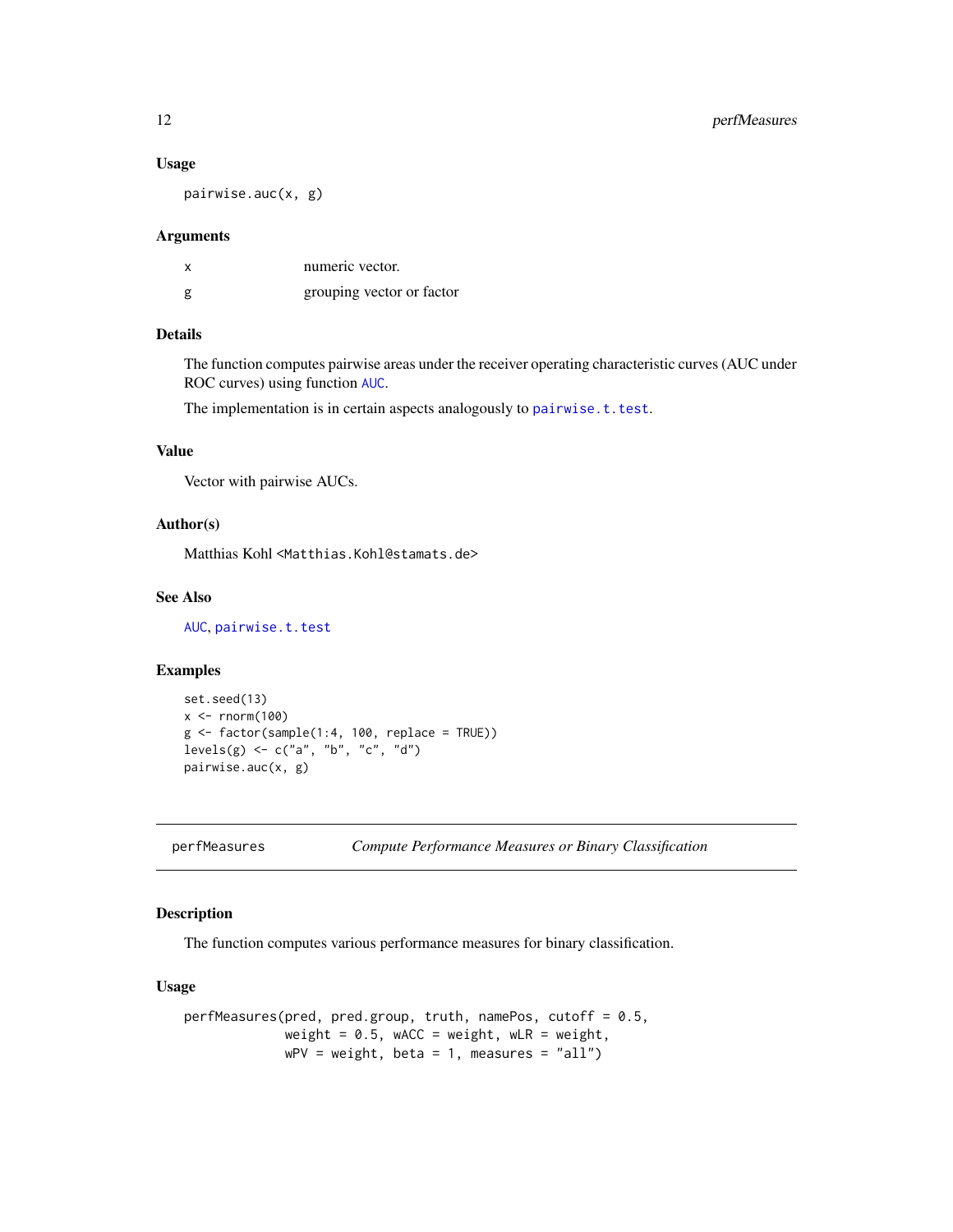### perfMeasures 13

#### Arguments

| pred        | numeric values that shall be used for classification; e.g. probabilities to belong<br>to the positive group.                                       |
|-------------|----------------------------------------------------------------------------------------------------------------------------------------------------|
| pred.group  | vector or factor including the predicted group. If missing, pred.group is com-<br>puted from pred, where pred >= cutoff is classified as positive. |
| truth       | true grouping vector or factor.                                                                                                                    |
| namePos     | value representing the positive group.                                                                                                             |
| cutoff      | cutoff value used for classification.                                                                                                              |
| weight      | weight used for computing weighted values. Must be in $[0,1]$ .                                                                                    |
| <b>WACC</b> | weight used for computing the weighted accuracy, where sensitivity is multi-<br>plied by wACC and specificity by $1$ -wACC. Must be in [0,1].      |
| wLR         | weight used for computing the weighted likelihood ratio, where PLR is multi-<br>plied by wLR and NLR by 1-wLR. Must be in $[0,1]$ .                |
| wPV         | weight used for computing the weighted predictive value, where PPV is multi-<br>plied by wPV and NPV by 1-wPV. Must be in $[0,1]$ .                |
| beta        | beta coefficient used for computing the F beta score. Must be nonnegative.                                                                         |
| measures    | character vector giving the measures that shall be computed; see details. Default<br>"all" computes all measures available.                        |

#### Details

The function perfMeasures can be used to compute various performance measures. For computing specific measures, the abbreviation given in parentheses have to be specified in argument measures. Single measures can also be computed by respective functions, where their names are identical to the abbreviations given in the parentheses.

The measures are: accuracy (ACC), probability of correct classification (PCC), fraction correct (FC), simple matching coefficient (SMC), Rand (similarity) index (RSI), probability of misclassification (PMC), error rate (ER), fraction incorrect (FIC), sensitivity (SENS), recall (REC), true positive rate (TPR), probability of detection (PD), hit rate (HR), specificity (SPEC), true negative rate (TNR), selectivity (SEL), detection rate (DR), false positive rate (FPR), fall-out (FO), false alarm (rate) (FAR), probability of false alarm (PFA), false negative rate (FNR), miss rate (MR), false discovery rate (FDR), false omission rate (FOR), prevalence (PREV), (positive) pre-test probability (PREP), (positive) pre-test odds (PREO), detection prevalence (DPREV), negative pre-test probability (NPREP), negative pre-test odds (NPREO), no information rate (NIR), weighted accuracy (WACC), balanced accuracy (BACC), (bookmaker) informedness (INF), Youden's J statistic (YJS), deltap' (DPp), positive likelihood ratio (PLR), negative likelihood ratio (NLR), weighted likelihood ratio (WLR), balanced likelihood ratio (BLR), diagnostic odds ratio (DOR), positive predictive value (PPV), precision (PREC), (positive) post-test probability (POSTP), (positive) post-test odds (POSTO), Bayes factor G1 (BFG1), negative predictive value (NPV), negative post-test probability (NPOSTP), negative post-test odds (NPOSTO), Bayes factor G0 (BFG0), markedness (MARK), deltap (DP), weighted predictive value (WPV), balanced predictive value (BPV), F1 score (F1S), Dice similarity coefficient (DSC), F beta score (FBS), Jaccard similarity coefficient (JSC), threat score (TS), critical success index (CSI), Matthews' correlation coefficient (MCC), Pearson's correlation (r phi) (RPHI), Phi coefficient (PHIC), Cramer's V (CRV), proportion of positive predictions (PPP), expected accuracy (EACC), Cohen's kappa coefficient (CKC), mutual information in bits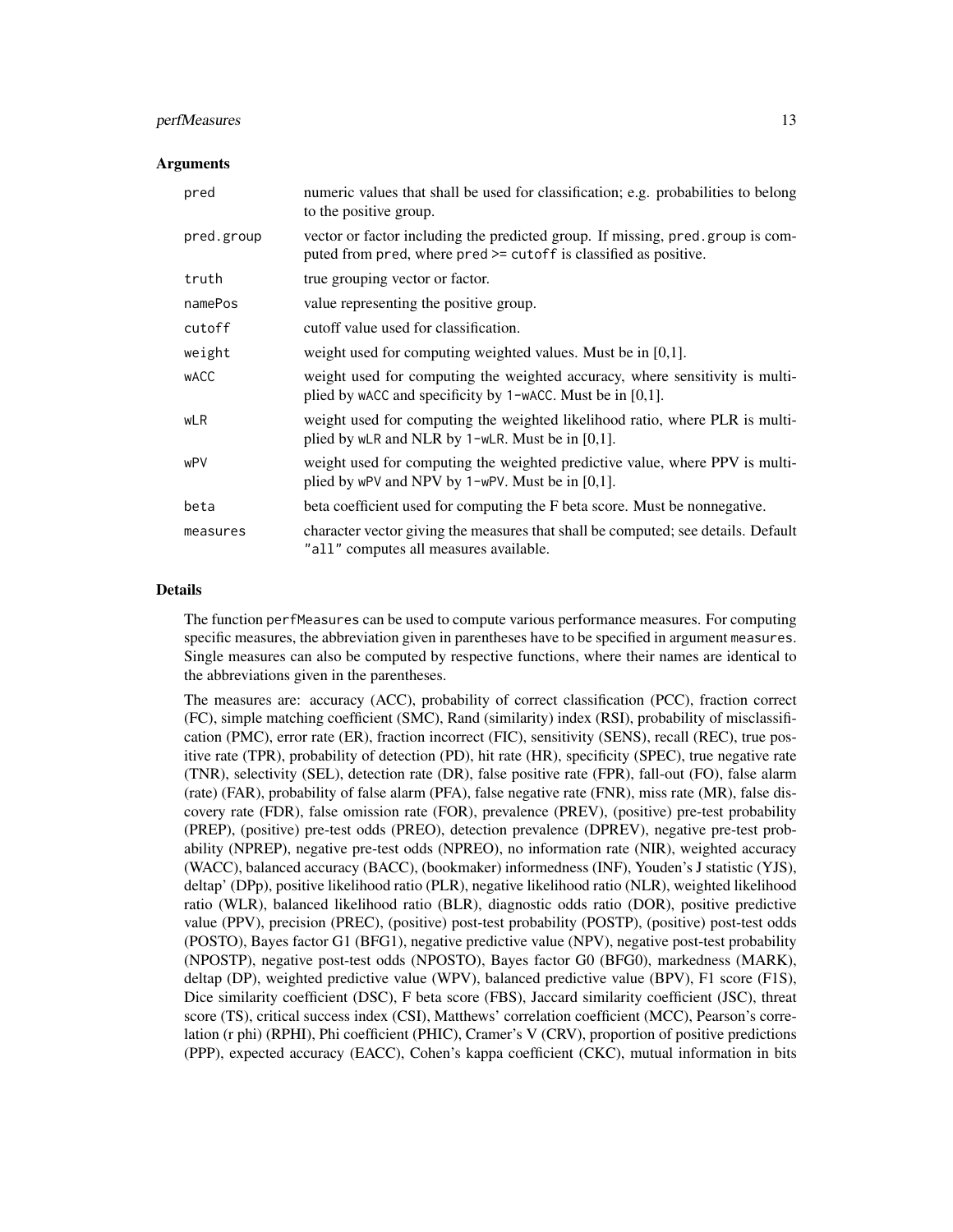(MI2), joint entropy in bits (JE2), variation of information in bits (VI2), Jaccard distance (JD), information quality ratio (INFQR), uncertainty coefficient (UC), entropy coefficient (EC), proficiency (metric) (PROF), deficiency (metric) (DFM), redundancy (RED), symmetric uncertainty (SU), normalized uncertainty (NU)

These performance measures have in common that they require a dichotomization of the computed predictions (classification function). For measuring the performance without dichotomization one can apply function perfScores.

The prevalence is the prevalence given by the data. This often is not identical to the prevalence of the population. Hence, it might be better to compute PPV and NPV (and derived measures) by applying function predValues, where one can specify the assumed prevalence. This holds in general for all measures that depend on the prevalence.

## Value

data. frame with names of the performance measures and their respective values.

#### Author(s)

Matthias Kohl <Matthias.Kohl@stamats.de>

#### References

K.H. Brodersen, C.S. Ong, K.E. Stephan, J.M. Buhmann (2010). The balanced accuracy and its posterior distribution. In *Pattern Recognition* (ICPR), 20th International Conference on, 3121-3124 (IEEE, 2010).

J.A. Cohen (1960). A coefficient of agreement for nominal scales. *Educational and Psychological Measurement* 20, 3746.

T. Fawcett (2006). An introduction to ROC analysis. *Pattern Recognition Letters* 27, 861-874.

T.A. Gerds, T. Cai, M. Schumacher (2008). The performance of risk prediction models. *Biom J* 50, 457-479.

D. Hand, R. Till (2001). A simple generalisation of the area under the ROC curve for multiple class classification problems. *Machine Learning* 45, 171-186.

J. Hernandez-Orallo, P.A. Flach, C. Ferri (2012). A unified view of performance metrics: Translating threshold choice into expected classification loss. *J. Mach. Learn. Res.* 13, 2813-2869.

B.W. Matthews (1975). Comparison of the predicted and observed secondary structure of t4 phage lysozyme. *Biochimica et Biophysica Acta* (BBA) - Protein Structure 405, 442-451.

D.M. Powers (2011). Evaluation: From Precision, Recall and F-Factor to ROC, Informedness, Markedness and Correlation. *Journal of Machine Learning Technologies* 1, 37-63.

N.A. Smits (2010). A note on Youden's J and its cost ratio. *BMC Medical Research Methodology* 10, 89.

B. Wallace, I. Dahabreh (2012). Class probability estimates are unreliable for imbalanced data (and how to fix them). In *Data Mining* (ICDM), IEEE 12th International Conference on, 695-04.

J.W. Youden (1950). Index for rating diagnostic tests. *Cancer* 3, 32-35.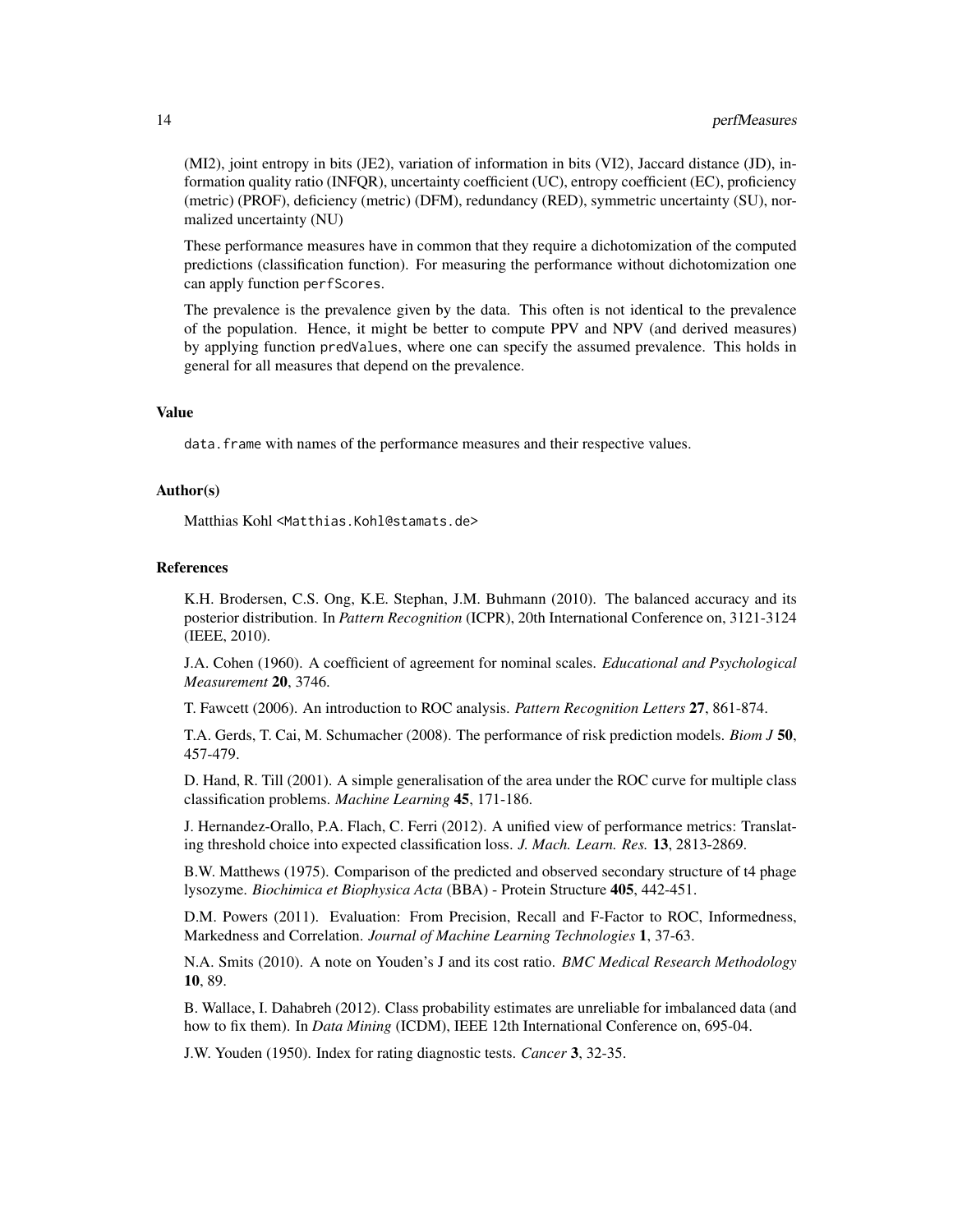#### <span id="page-14-0"></span>perfScores and the set of the set of the set of the set of the set of the set of the set of the set of the set of the set of the set of the set of the set of the set of the set of the set of the set of the set of the set o

#### See Also

[confMatrix](#page-4-1), [predValues](#page-16-1), [perfScores](#page-14-1)

#### Examples

```
## example from dataset infert
fit \leq glm(case \sim spontaneous+induced, data = infert, family = binomial())
pred <- predict(fit, type = "response")
## with group numbers
perfMeasures(pred, truth = infert$case, namePos = 1)
## with group names
my.case <- factor(infert$case, labels = c("control", "case"))
perfMeasures(pred, truth = my.case, namePos = "case")
## on the scale of the linear predictors
pred2 <- predict(fit)
perfMeasures(pred2, truth = infert$case, namePos = 1, cutoff = 0)
## using weights
perfMeasures(pred, truth = infert$case, namePos = 1, weight = 0.3)
## selecting a subset of measures
perfMeasures(pred, truth = infert$case, namePos = 1,
             measures = c("SENS", "SPEC", "BACC", "YJS"))
```
<span id="page-14-1"></span>perfScores *Compute Performance Scores for Binary Classification*

#### Description

The function computes various performance scores for binary classification.

#### Usage

```
perfScores(pred, truth, namePos, wBS = 0.5, scores = "all", transform = FALSE)
```
#### Arguments

| pred    | numeric values that shall be used for classification; e.g. probabilities to belong<br>to the positive group.                                     |
|---------|--------------------------------------------------------------------------------------------------------------------------------------------------|
| truth   | true grouping vector or factor.                                                                                                                  |
| namePos | value representing the positive group.                                                                                                           |
| wBS     | weight used for computing the weighted Brier score (BS), where postive BS is<br>multiplied by wBS and negative BS by $1$ –wBS. Must be in [0,1]. |
| scores  | character vector giving the scores that shall be computed; see details. Default<br>"all" computes all scores available.                          |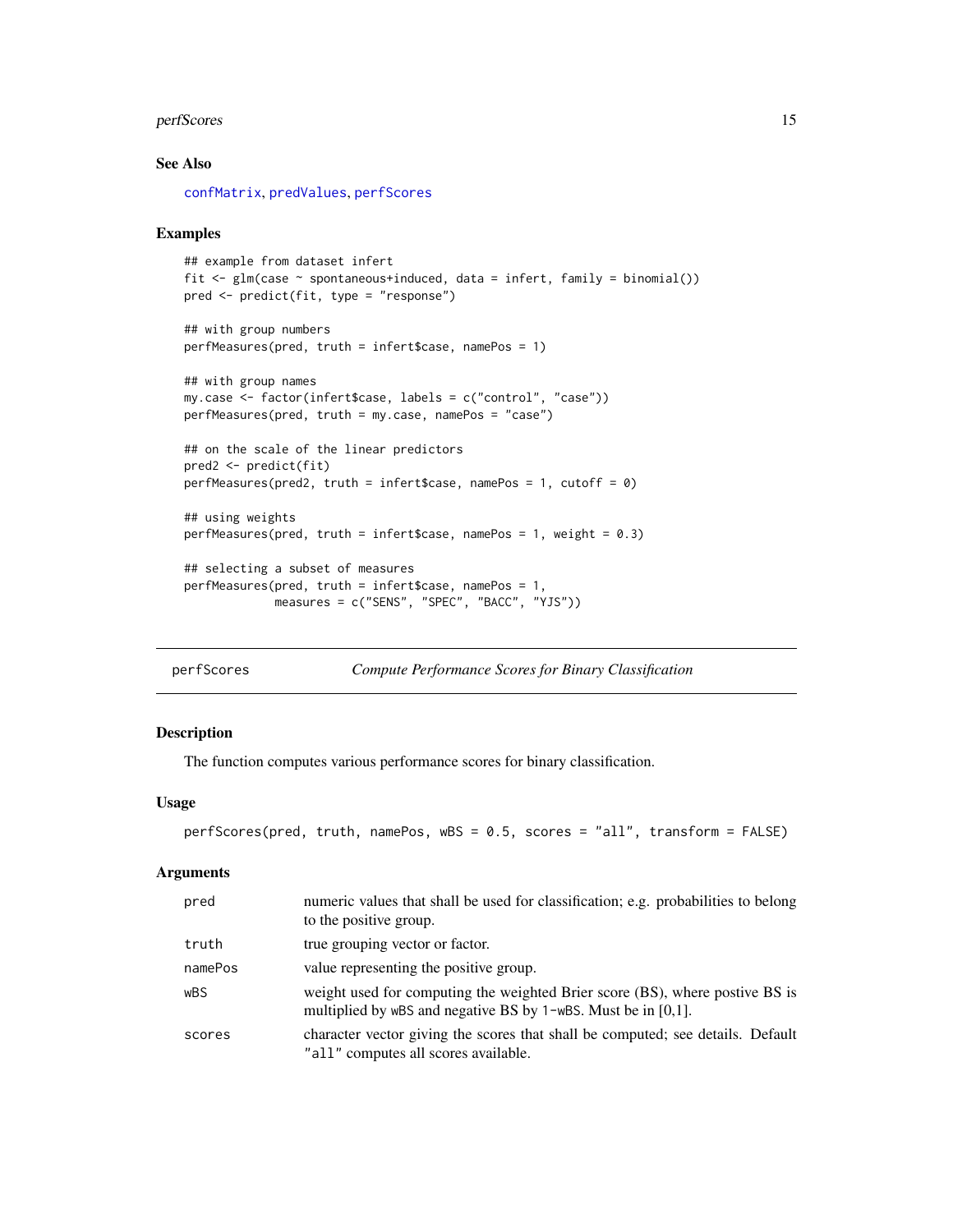<span id="page-15-0"></span>transform logical value indicating whether the values in pred should be transformed to [0,1]; see details.

#### Details

The function perfScores can be used to compute various performance scores. For computing specific scores, the abbreviation given in parentheses have to be specified in argument scores. Single scores can also be computed by respective functions, where their names are identical to the abbreviations given in the parentheses.

The available scores are: area under the ROC curve (AUC), Gini index (GINI), Brier score (BS), positive Brier score (PBS), negative Brier score (NBS), weighted Brier score (WBS), balanced Brier score (BBS).

If the predictions (pred) are not in the interval [0,1], the various Brier scores are not valid. By setting argument transform to TRUE, a simple logistic regression model is fit to the provided data and the predicted values are used for the computations.

#### Value

data.frame with names of the scores and their respective values.

#### Author(s)

Matthias Kohl <Matthias.Kohl@stamats.de>

## References

G.W. Brier (1950). Verification of forecasts expressed in terms of probability. *Mon. Wea. Rev.* 78, 1-3.

T. Fawcett (2006). An introduction to ROC analysis. *Pattern Recognition Letters* 27, 861-874.

T.A. Gerds, T. Cai, M. Schumacher (2008). The performance of risk prediction models. *Biom J* 50, 457-479.

D. Hand, R. Till (2001). A simple generalisation of the area under the ROC curve for multiple class classification problems. *Machine Learning* 45, 171-186.

J. Hernandez-Orallo, P.A. Flach, C. Ferri (2011). Brier curves: a new cost- based visualisation of classifier performance. In L. Getoor and T. Scheffer (eds.) *Proceedings of the 28th International Conference on Machine Learning* (ICML-11), 585???592 (ACM, New York, NY, USA).

J. Hernandez-Orallo, P.A. Flach, C. Ferri (2012). A unified view of performance metrics: Translating threshold choice into expected classification loss. *J. Mach. Learn. Res.* 13, 2813-2869.

B.W. Matthews (1975). Comparison of the predicted and observed secondary structure of t4 phage lysozyme. *Biochimica et Biophysica Acta* (BBA) - Protein Structure 405, 442-451.

#### See Also

[perfMeasures](#page-11-1)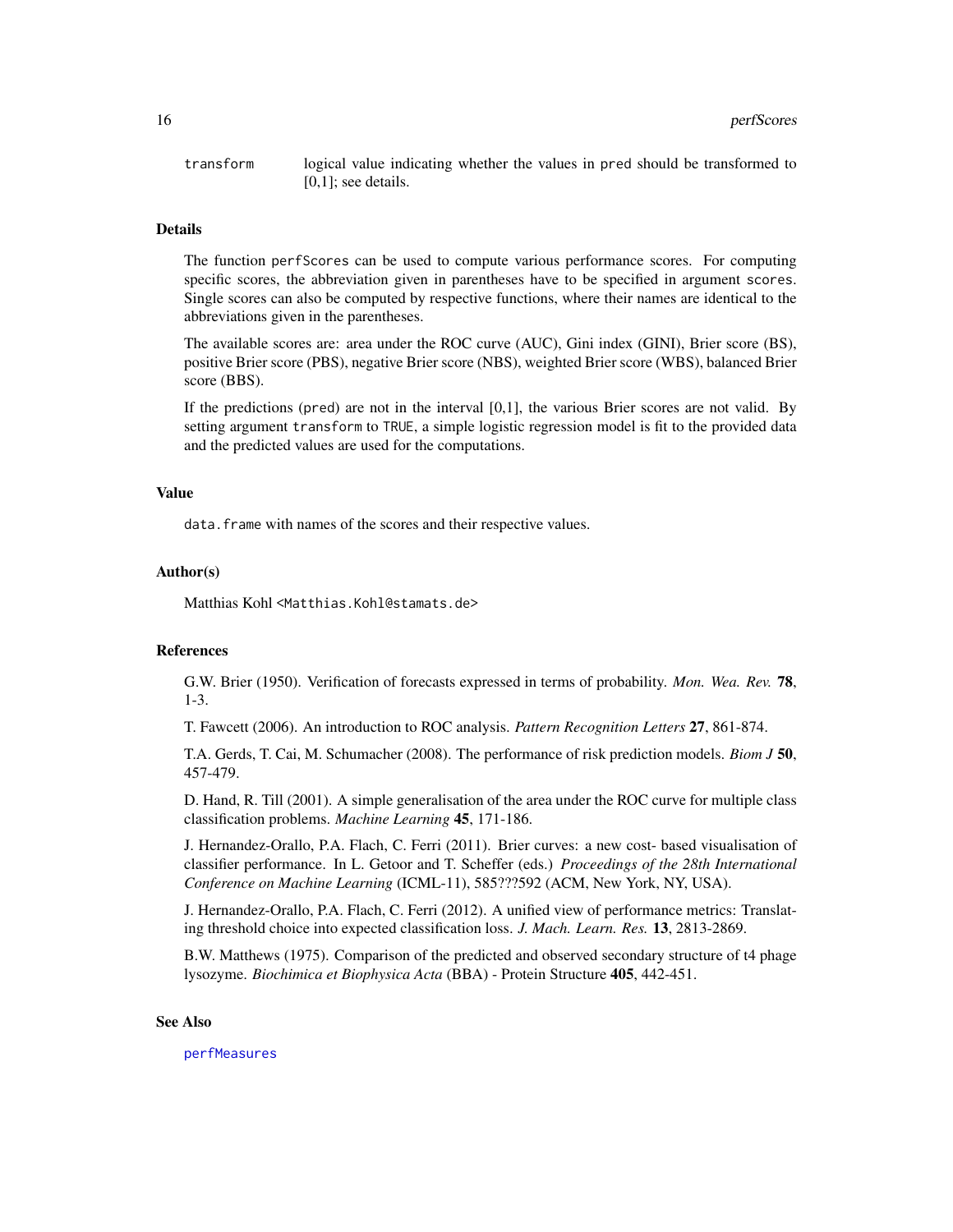#### <span id="page-16-0"></span>predValues **17**

#### Examples

```
## example from dataset infert
fit \leq glm(case \sim spontaneous+induced, data = infert, family = binomial())
pred <- predict(fit, type = "response")
## with group numbers
perfScores(pred, truth = infert$case, namePos = 1)
## with group names
my.case <- factor(infert$case, labels = c("control", "case"))
perfScores(pred, truth = my.case, namePos = "case")
## on the scale of the linear predictors
pred2 <- predict(fit)
perfScores(pred2, truth = infert$case, namePos = 1)
## using weights
perfScores(pred, truth = infert$case, namePos = 1, wBS = 0.3)
```
<span id="page-16-1"></span>predValues *Compute PPV and NPV.*

#### Description

The function computes the positive (PPV) and negative predictive value (NPV) given sensitivity, specificity and prevalence (pre-test probability).

#### Usage

```
predValues(sens, spec, prev)
```
#### Arguments

| sens | numeric vector: sensitivities. |  |
|------|--------------------------------|--|
| spec | numeric vector: specificities. |  |
| prev | numeric vector: prevalence.    |  |

## Details

The function computes the positive (PPV) and negative predictive value (NPV) given sensitivity, specificity and prevalence (pre-test probability).

It's a simple application of the Bayes formula.

One can also specify vectors of length larger than 1 for sensitivity and specificity.

## Value

Vector or matrix with PPV and NPV.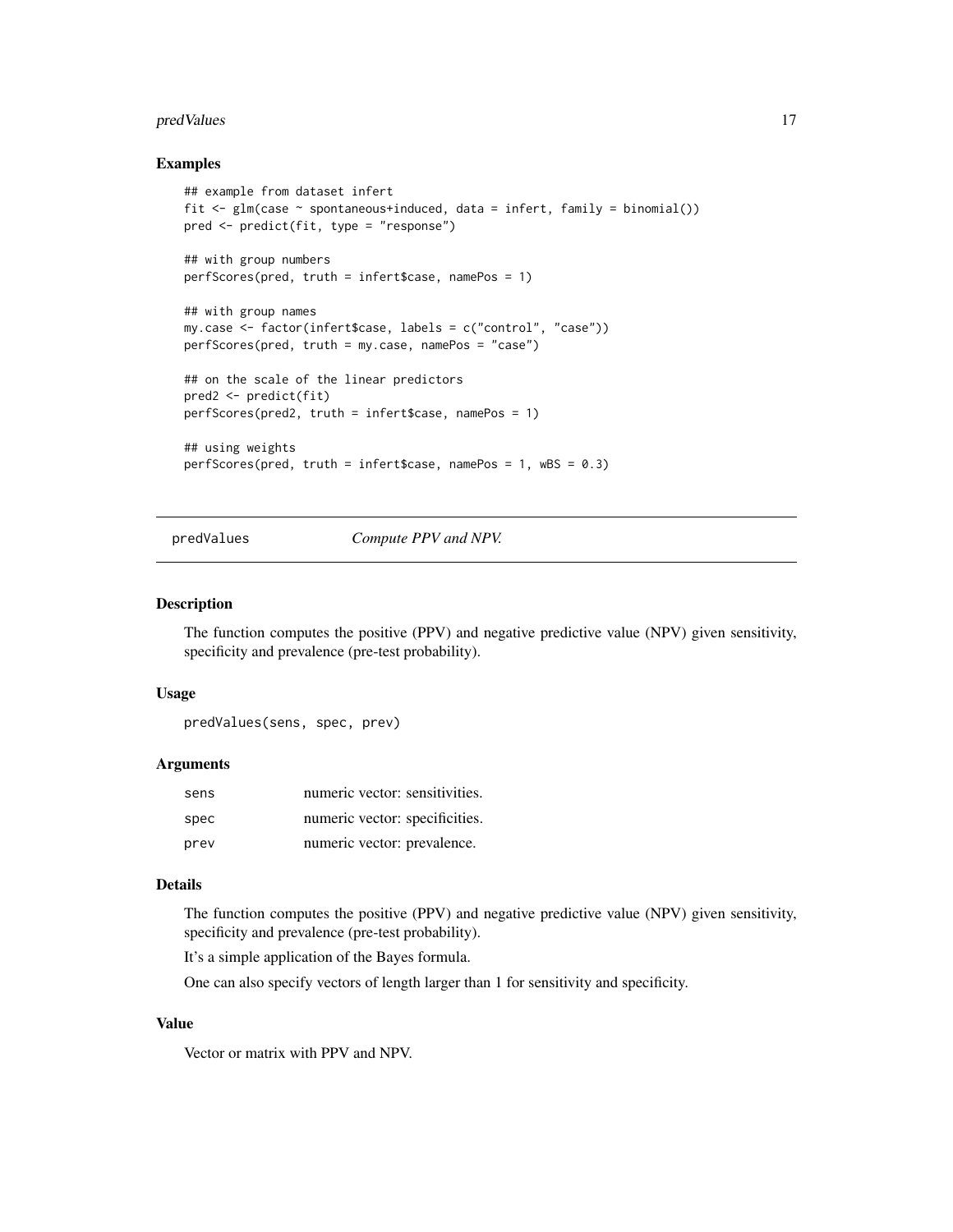#### <span id="page-17-0"></span>Author(s)

Matthias Kohl <Matthias.Kohl@stamats.de>

#### Examples

```
## Example: HIV test
## 1. ELISA screening test (4th generation)
predValues(sens = 0.999, spec = 0.998, prev = 0.001)## 2. Western-Plot confirmation test
predValues(sens = 0.998, spec = 0.999996, prev = 1/3)
## Example: connection between sensitivity, specificity and PPV
sens \leq seq(0.6, 0.99, by = 0.01)
spec \leq seq(0.6, 0.99, by = 0.01)ppv <- function(sens, spec, pre) predValues(sens, spec, pre)[,1]
res <- outer(sens, spec, ppv, pre = 0.1)
image(sens, spec, res, col = terrain.colors(256), main = "PPV for prevalence = 10%",
     xlim = c(0.59, 1), ylim = c(0.59, 1))contour(sens, spec, res, add = TRUE)
```
risks *Compute RR, OR and Other Risk Measures*

#### Description

The function computes relative risk (RR), odds ration (OR), and several other risk measures; see details.

#### Usage

risks(p0, p1)

#### Arguments

| D0   | numeric vector of length 1: incidence of the outcome of interest in the nonex-<br>posed group. |
|------|------------------------------------------------------------------------------------------------|
| . p1 | numeric vector of length 1: incidence of the outcome of interest in the exposed                |
|      | group.                                                                                         |

#### Details

The function computes relative risk (RR), odds-ratio (OR), relative risk reduction (RRR) resp. relative risk increase (RRI), absolute risk reduction (ARR) resp. absolute risk increase (ARI), number needed to treat (NNT) resp. number needed to harm (NNH).

#### Value

Vector including several risk measures.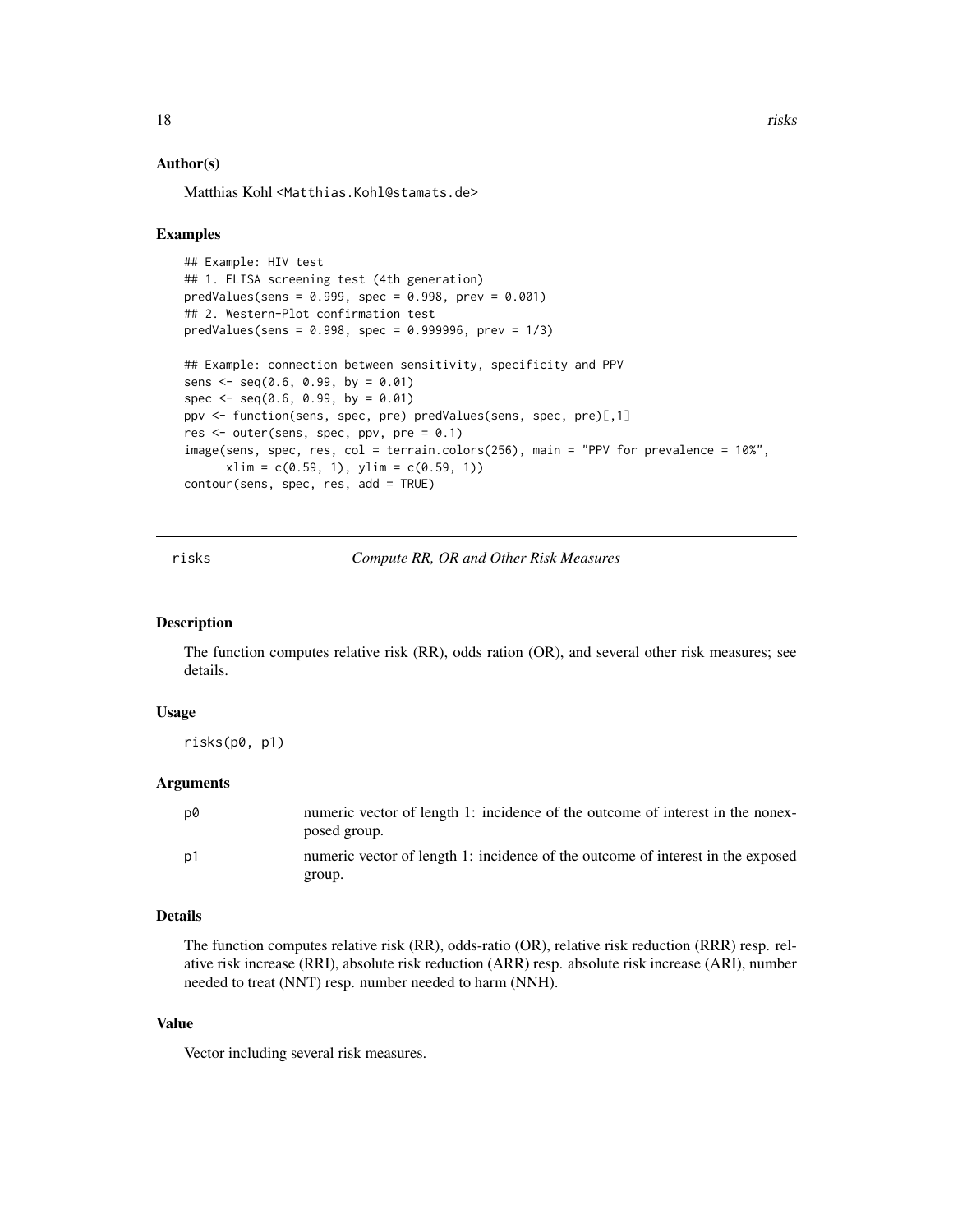#### <span id="page-18-0"></span>rrCI and the contract of the contract of the contract of the contract of the contract of the contract of the contract of the contract of the contract of the contract of the contract of the contract of the contract of the c

## Author(s)

Matthias Kohl <Matthias.Kohl@stamats.de>

## References

Porta, M. (2014). A Dictionary of Epidemiology. Oxford University Press. Retrieved 3 Oct. 2020, from [https://www.oxfordreference.com/view/10.1093/acref/9780199976720.001.](https://www.oxfordreference.com/view/10.1093/acref/9780199976720.001.0001/acref-9780199976720) [0001/acref-9780199976720](https://www.oxfordreference.com/view/10.1093/acref/9780199976720.001.0001/acref-9780199976720)

## Examples

## See worked example in Wikipedia  $risks(p0 = 0.4, p1 = 0.1)$  $risks(p0 = 0.4, p1 = 0.5)$ 

|  |   | ۰.          |
|--|---|-------------|
|  | × | ٠<br>$\sim$ |

I **Compute Approximate Confidence Interval for RR.** 

#### Description

The function computes an approximate confidence interval for the relative risk (RR).

#### Usage

 $rrCI(a, b, c, d, conf. level = 0.95)$ 

#### Arguments

|            | integer: events in exposed group.         |
|------------|-------------------------------------------|
|            | integer: non-events in exposed group.     |
|            | integer: events in non-exposed group.     |
|            | integer: non-events in non-exposed group. |
| conf.level | numeric: confidence level                 |

## Details

The function computes an approximate confidence interval for the relative risk (RR) based on the normal approximation; see Jewell (2004).

#### Value

A list with class "confint" containing the following components:

| estimate | the estimated relative risk.                 |
|----------|----------------------------------------------|
| conf.int | a confidence interval for the relative risk. |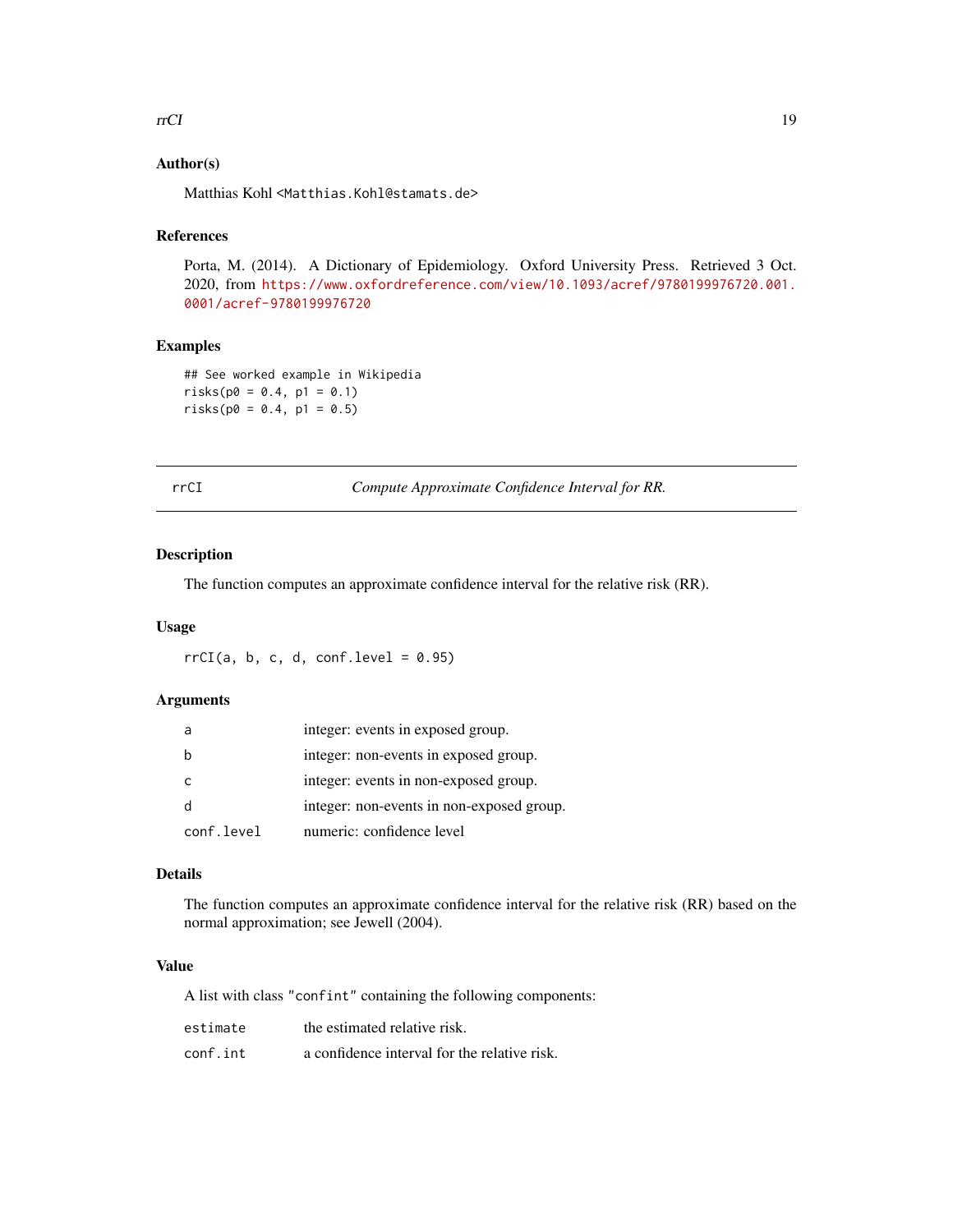## Author(s)

Matthias Kohl <Matthias.Kohl@stamats.de>

## References

Jewell, Nicholas P. (2004). Statistics for epidemiology. Chapman & Hall/CRC.

Relative risk. (2016, November 4). In Wikipedia, The Free Encyclopedia. Retrieved 19:58, November 4, 2016, from [https://en.wikipedia.org/w/index.php?title=Relative\\_risk&oldid=](https://en.wikipedia.org/w/index.php?title=Relative_risk&oldid=747857409) [747857409](https://en.wikipedia.org/w/index.php?title=Relative_risk&oldid=747857409)

## Examples

## See worked example in Wikipedia  $rrCI(a = 15, b = 135, c = 100, d = 150)$  $rrCI(a = 75, b = 75, c = 100, d = 150)$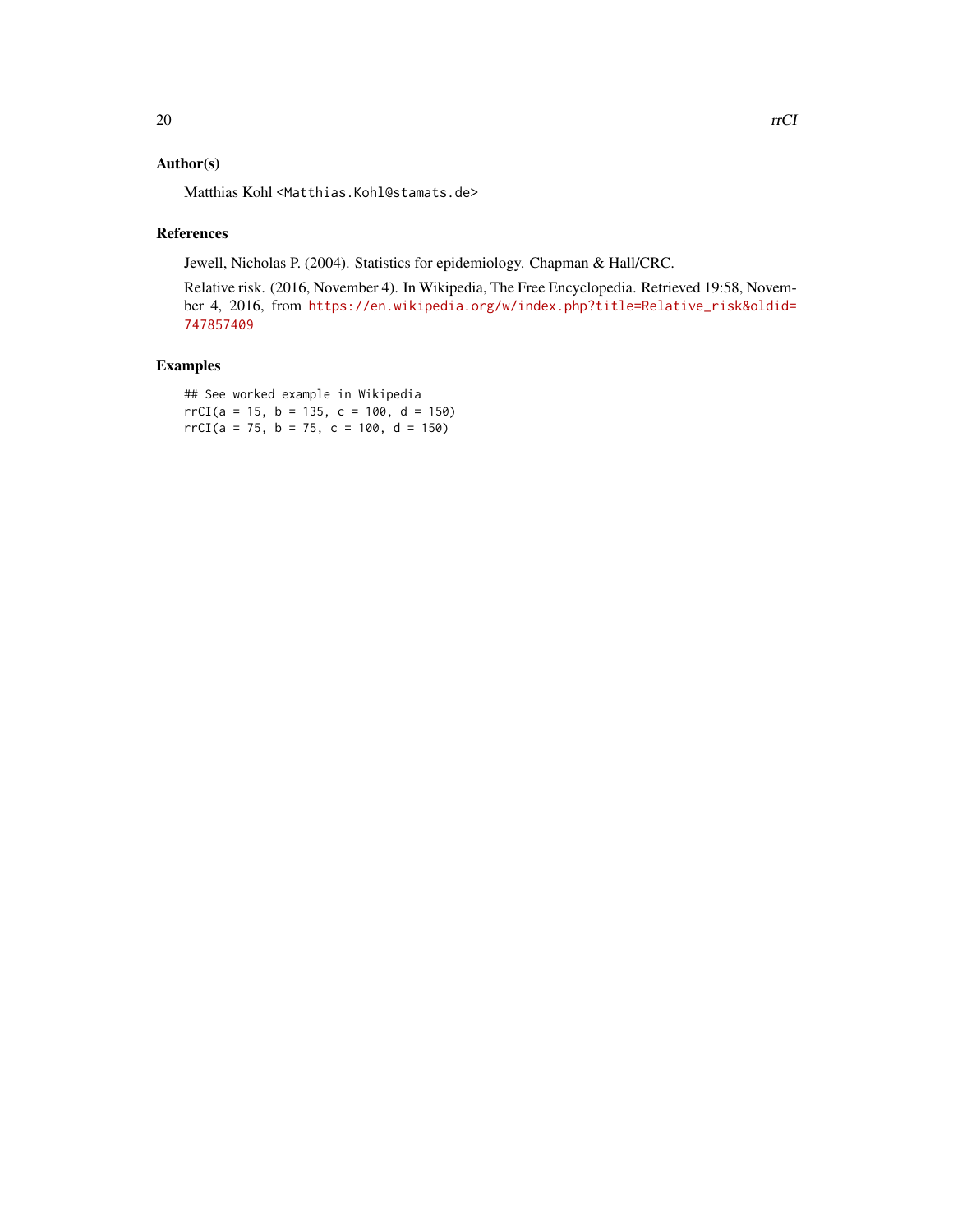# <span id="page-20-0"></span>**Index**

∗ package MKclass-package , [2](#page-1-0) ∗ univar  $AUC, 3$  $AUC, 3$ AUC.test, [4](#page-3-0) confMatrix , [5](#page-4-0) decisionStump, [6](#page-5-0) HLgof.test, [7](#page-6-0) optCutoff , [9](#page-8-0) or2rr , [10](#page-9-0) pairwise.auc , [11](#page-10-0) perfMeasures , [12](#page-11-0) perfScores , [15](#page-14-0) predValues , [17](#page-16-0) risks , [18](#page-17-0) rrCI , [19](#page-18-0) ACC *(*perfMeasures *)* , [12](#page-11-0) AUC , [3](#page-2-0) , *[4](#page-3-0)* , *[12](#page-11-0)* AUC.test, [4](#page-3-0) BACC *(*perfMeasures *)* , [12](#page-11-0) BBS *(*perfScores *)* , [15](#page-14-0) BFG0 *(*perfMeasures *)* , [12](#page-11-0) BFG1 *(*perfMeasures *)* , [12](#page-11-0) BLR *(*perfMeasures *)* , [12](#page-11-0) BPV *(*perfMeasures *)* , [12](#page-11-0) BS *(*perfScores *)* , [15](#page-14-0) CKC *(*perfMeasures *)* , [12](#page-11-0) confMatrix , [5](#page-4-0) , *[15](#page-14-0)* CRV *(*perfMeasures *)* , [12](#page-11-0) CSI *(*perfMeasures *)* , [12](#page-11-0) decisionStump, [6](#page-5-0) DFM *(*perfMeasures *)* , [12](#page-11-0) DOR *(*perfMeasures *)* , [12](#page-11-0) DP *(*perfMeasures *)* , [12](#page-11-0) DPp *(*perfMeasures *)* , [12](#page-11-0) DPREV *(*perfMeasures *)* , [12](#page-11-0) DR *(*perfMeasures *)* , [12](#page-11-0) DSC *(*perfMeasures *)* , [12](#page-11-0) EACC *(*perfMeasures *)* , [12](#page-11-0) EC *(*perfMeasures *)* , [12](#page-11-0) ER *(*perfMeasures *)* , [12](#page-11-0) F1S *(*perfMeasures *)* , [12](#page-11-0) FAR *(*perfMeasures *)* , [12](#page-11-0) FBS *(*perfMeasures *)* , [12](#page-11-0) FC *(*perfMeasures *)* , [12](#page-11-0) FDR *(*perfMeasures *)* , [12](#page-11-0) FIC *(*perfMeasures *)* , [12](#page-11-0) FNR *(*perfMeasures *)* , [12](#page-11-0) FO *(*perfMeasures *)* , [12](#page-11-0) FOR *(*perfMeasures *)* , [12](#page-11-0) FPR *(*perfMeasures *)* , [12](#page-11-0) GINI *(*perfScores *)* , [15](#page-14-0) HLgof.test,[7](#page-6-0) HR *(*perfMeasures *)* , [12](#page-11-0) INF *(*perfMeasures *)* , [12](#page-11-0) INFQR *(*perfMeasures *)* , [12](#page-11-0) JD *(*perfMeasures *)* , [12](#page-11-0) JE2 *(*perfMeasures *)* , [12](#page-11-0) JSC *(*perfMeasures *)* , [12](#page-11-0) MARK *(*perfMeasures *)* , [12](#page-11-0) MCC *(*perfMeasures *)* , [12](#page-11-0) MI2 *(*perfMeasures *)* , [12](#page-11-0) MKclass *(*MKclass-package *)* , [2](#page-1-0) MKclass-package, [2](#page-1-0) MR *(*perfMeasures *)* , [12](#page-11-0) NBS *(*perfScores *)* , [15](#page-14-0) NIR *(*perfMeasures *)* , [12](#page-11-0) NLR *(*perfMeasures *)* , [12](#page-11-0) NPOSTO *(*perfMeasures *)* , [12](#page-11-0)